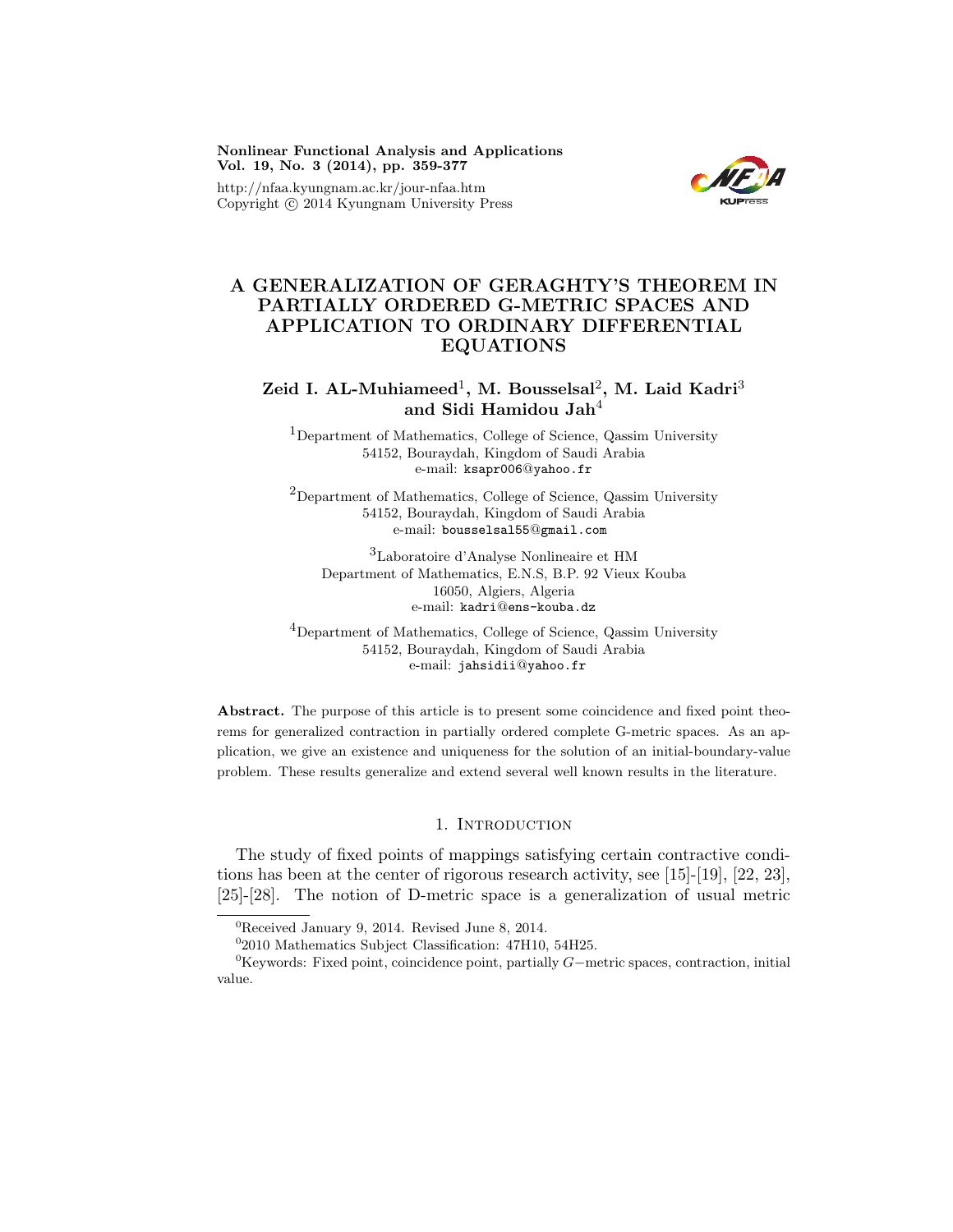spaces and it is introduced by Dhage [2, 3]. Recently, Mustafa and Sims [31]- [33] have shown that most of the results concerning Dhage's D-metric spaces are invalid. In  $[31]$ ,  $[34]$ - $[36]$ , they introduced a improved version of the generalized metric space structure which they called G-metric spaces. For more results on G-metric spaces and fixed point results, one can refer to the papers [1], [4]-[13], [20, 24, 29], [37]-[43] some of them have given some applications to matrix equations, ordinary differential equations, and integral equations.

Let S denotes the class of the functions  $\beta: [0,+\infty) \to [0,1)$  which satisfies the condition  $\beta(t_n) \to 1$  implies  $t_n \to 0$ . For example, functions

 $\beta_1(x) = \begin{cases} \frac{\ln(1+x)}{x} & \text{if } x > 0, \\ 0 & \text{if } x > 0. \end{cases}$  $\frac{d(x+1)}{dx}$  if  $x > 0$ ,  $\beta_2(x) = \frac{1}{1+x}$ ,  $\beta_3(x) = \begin{cases} \frac{\exp(x)-1}{x} & \text{if } x > 0 \\ 0 & \text{if } x = 0 \end{cases}$ 0 if  $x = 0$ are in S.

#### 2. Mathematical preliminaries

**Definition 2.1.** ([30]) Let X be a non-empty set,  $G: X \times X \times X \to R_+$  be a function satisfying the following properties:

- (G1)  $G(x, y, z) = 0$  if  $x = y = z$ .
- $(G2)$  0 <  $G(x, x, y)$  for all  $x, y \in X$  with  $x \neq y$ .
- (G3)  $G(x, x, y) \le G(x, y, z)$  for all  $x, y, z \in X$  with  $y \ne z$ .
- (G4)  $G(x, y, z) = G(x, z, y) = G(y, z, x)$  (symmetry in all three variables).
- (G5)  $G(x, y, z) \leq G(x, a, a) + G(a, y, z)$  for all  $x, y, z, a \in X$  (rectangle inequality).

Then the function  $G$  is called a generalized metric, or, more specially, a G-metric on X, and the pair  $(X, G)$  is called a G-metric space.

**Definition 2.2.** ([30]) Let  $(X, G)$  be a G-metric space, and let  $(x_n)$  be a sequence of points of X. We say that  $(x_n)$  is G-convergent to  $x \in X$  if  $\lim_{n,m\to\infty} G(x; x_n, x_m) = 0$ , that is, for any  $\varepsilon > 0$ , there exists  $N \in \mathbb{N}$  such that  $G(x; x_n, x_m) < \varepsilon$ , for all  $n, m \geq N$ . We call x the limit of the sequence  $x_n$  and write  $x_n \to x$  or  $\lim_{n \to \infty} x_n = x$ .

**Proposition 2.3.** ([30]) Let  $(X, G)$  be a G-metric space. The following are equivalent:

- (1)  $(x_n)$  is G-convergent to x;
- (2)  $G(x_n, x_n, x) \rightarrow 0$  as  $n \rightarrow \infty$ ;
- (3)  $G(x_n, x, x) \rightarrow 0$  as  $n \rightarrow \infty$ ;
- (4)  $G(x_n, x_m, x) \rightarrow 0$  as  $n, m \rightarrow \infty$ .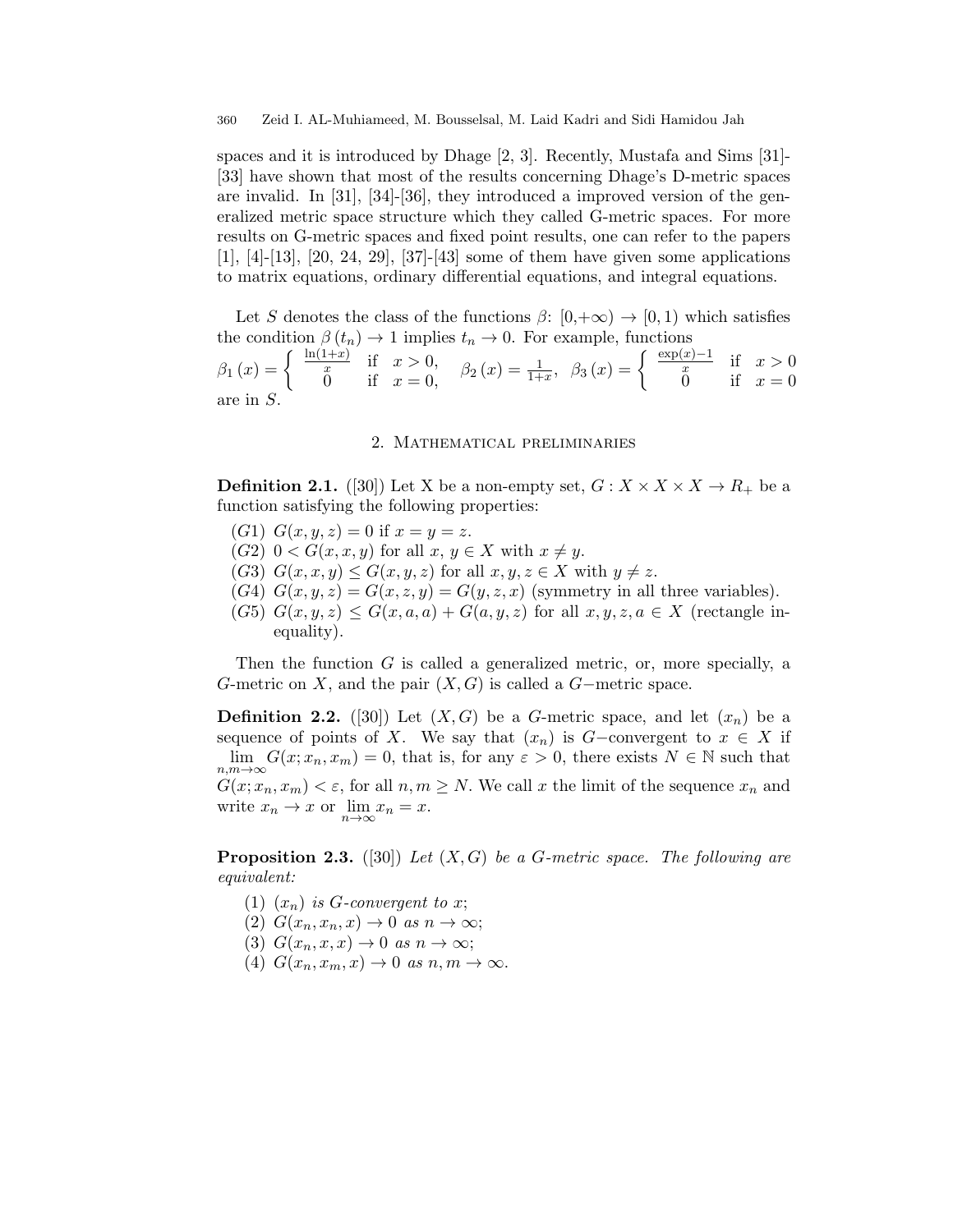**Definition 2.4.** ([30]) Let  $(X, G)$  be a G-metric space. A sequence  $(x_n)$ is called a  $G-$  Cauchy sequence if, for any  $\varepsilon > 0$ , there is  $N \in \mathbb{N}$  such that  $G(x_n, x_m, x_l) < \varepsilon$  for all  $m, n, l \geq N$ , that is  $G(x_n, x_m, x_l) \to 0$  as  $n, m, l \to \infty$ .

**Proposition 2.5.** ([30]) Let  $(X, G)$  be a G-metric space. Then the following are equivalent:

- (1) The sequence  $(x_n)$  is G-Cauchy.
- (2) For any  $\varepsilon > 0$ , there exists  $N \in \mathbb{N}$  such that  $G(x_n, x_m, x_m) < \varepsilon$ , for all  $n, m \geq N$ .

**Proposition 2.6.** ([30]) Let  $(X, G)$  be a G-metric space. A mapping  $f: X \rightarrow$ X is G-continuous at  $x \in X$  if and only if it is G-sequentially continuous at x, that is, whenever  $(x_n)$  is G-convergent to x,  $f(x_n)$  is G-convergent to  $f(x)$ .

**Proposition 2.7.** ([30]) Let  $(X, G)$  be a G-metric space. Then the function  $G(x, y, z)$  is jointly continuous all three of its variables.

**Definition 2.8.** ([30]) A G-metric space  $(X, G)$  is called G-complete if every  $G$ –Cauchy sequence is  $G$ –convergent in  $(X, G)$ .

**Definition 2.9.** (weakly compatible mappings  $([30])$ ) Two mappings  $f, g$ :  $X \to X$  are weakly compatible if they commute at their coincidence points, that is  $ft = gt$  for some  $t \in X$  implies that  $fgt = gft$ .

**Definition 2.10.** ([30]) Let X be a non-empty set and  $S$ , T be self-mappings of X. A point  $x \in X$  is called a coincidence point of S and T if  $Sx = Tx$ . A point  $w \in X$  is said to be a point of coincidence of S and T if there exists  $x \in X$  so that  $w = Sx = Tx$ .

**Definition 2.11.** (g–Nondecreasing Mapping ([30])) Suppose  $(X, \preceq)$  is a partially ordered set and  $f, g : X \to X$  are mappings. f is said to be g-Non decreasing if for  $x, y \in X$ ,  $gx \preceq gy$  implies  $fx \preceq fy$ .

Now, we are ready to state and prove our main results.

Let  $\Psi$  denotes the class of the functions  $\psi : [0, +\infty) \to [0, +\infty]$  which satisfies the following conditions:

- (1)  $\psi$  is nondecreasing,
- (2)  $\psi$  is sub-additive, that is,  $\psi(s+t) \leq \psi(s) + \psi(t)$ ,
- (3)  $\psi$  is continuous,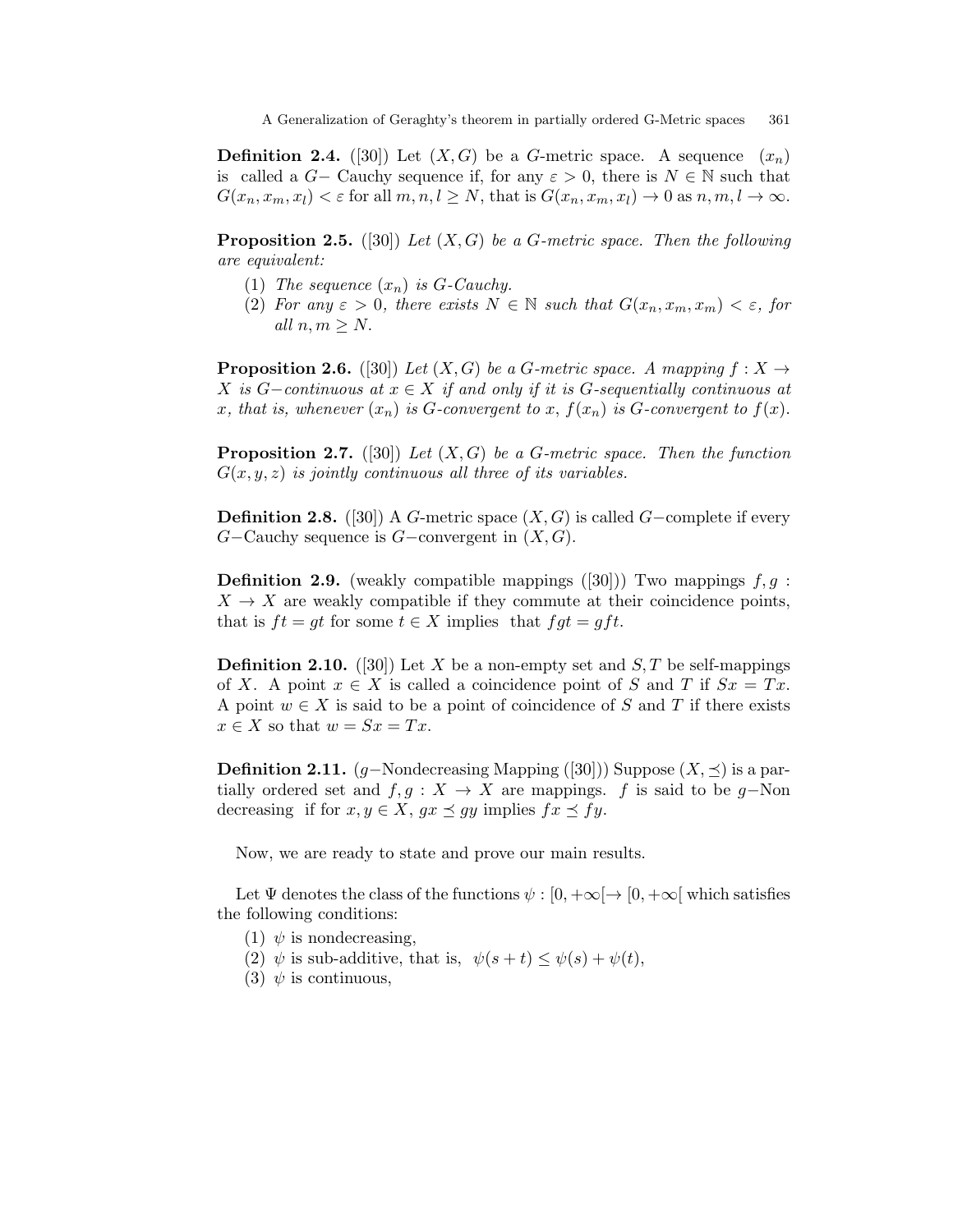(4)  $\psi(t) = 0 \iff t = 0.$ 

For example, functions  $\varphi_1(t) = kt$ , where  $k > 0$ ,  $\varphi_2(t) = \frac{t}{1+t}$ ,  $\varphi_3(t) =$  $\ln(1+t)$  and  $\varphi_4(t) = \min\{1, t\}$  are in  $\Psi$ .

The following generalization of Banach's contraction principle is due to Geraghty [21].

**Theorem 2.12.** Let  $(M, d)$  be a complete metric space and let  $f : M \to M$ be a map. Suppose there exists  $\beta \in S$  such that for each  $x, y \in M$ 

$$
d(f(x), f(y)) \le \beta (d(x, y)) d(x, y).
$$

Then f has a unique fixed point  $z \in M$  and  $\{f^{(n)}(x)\}$  converges to z, for each  $x \in M$ .

## 3. Main results

Now, we state our main results.

**Lemma 3.1.** Let  $(X, G)$  be a G-metric space and  $(x_n)$  be a sequence in X such that  $G(x_{n+1}, x_{n+1}, x_n)$  is decreasing and

$$
\lim_{n \to \infty} G(x_{n+1}, x_{n+1}, x_n) = 0.
$$
\n(3.1)

If  $(x_{2n})$  is not a Cauchy sequence, then there exists  $\varepsilon > 0$  and two sequences  $(m_k)$  and  $(n_k)$  of positive integers such that the following four sequences tends to  $\varepsilon$  as  $k \to \infty$ ,

$$
G(x_{2m_k}, x_{2m_k}, x_{2n_k}), \quad G(x_{2m_k}, x_{2m_k}, x_{2n_{k+1}}), \quad (3.2)
$$

$$
G(x_{2m_{k-1}}, x_{2m_{k-1}}, x_{2n_k}), \quad G(x_{2m_{k-1}}, x_{2m_{k-1}}, x_{2n_{k+1}}).
$$

*Proof.* If  $(x_{2n})$  is not a Cauchy sequence, then there exists  $\varepsilon > 0$  and two sequences  $(m_k)$  and  $(n_k)$  of positive integers such that

$$
n_k > m_k > k; \quad G(x_{2m_k}, x_{2m_k}, x_{2n_k-2}) < \varepsilon, \ \ G(x_{2m_k}, x_{2m_k}, x_{2n_k}) \ge \varepsilon
$$

for all integer  $k$ . Then

$$
\varepsilon \leq G(x_{2m_k}, x_{2m_k}, x_{2n_k})
$$
\n
$$
\leq G(x_{2m_k}, x_{2m_k}, x_{2n_k-2}) + G(x_{2n_{k-2}}, x_{2n_{k-2}}, x_{2n_k-1})
$$
\n
$$
+ G(x_{2n_{k-1}}, x_{2m_{k-1}}, x_{2n_k})
$$
\n
$$
\varepsilon + G(x_{2n_{k-2}}, x_{2n_{k-2}}, x_{2n_{k-1}}) + G(x_{2n_{k-1}}, x_{2n_{k-1}}, x_{2n_k}).
$$

From (3.1), we conclude that

$$
\lim_{k \to \infty} G(x_{2m_k}, x_{2m_k}, x_{2n_k}) = \varepsilon. \tag{3.3}
$$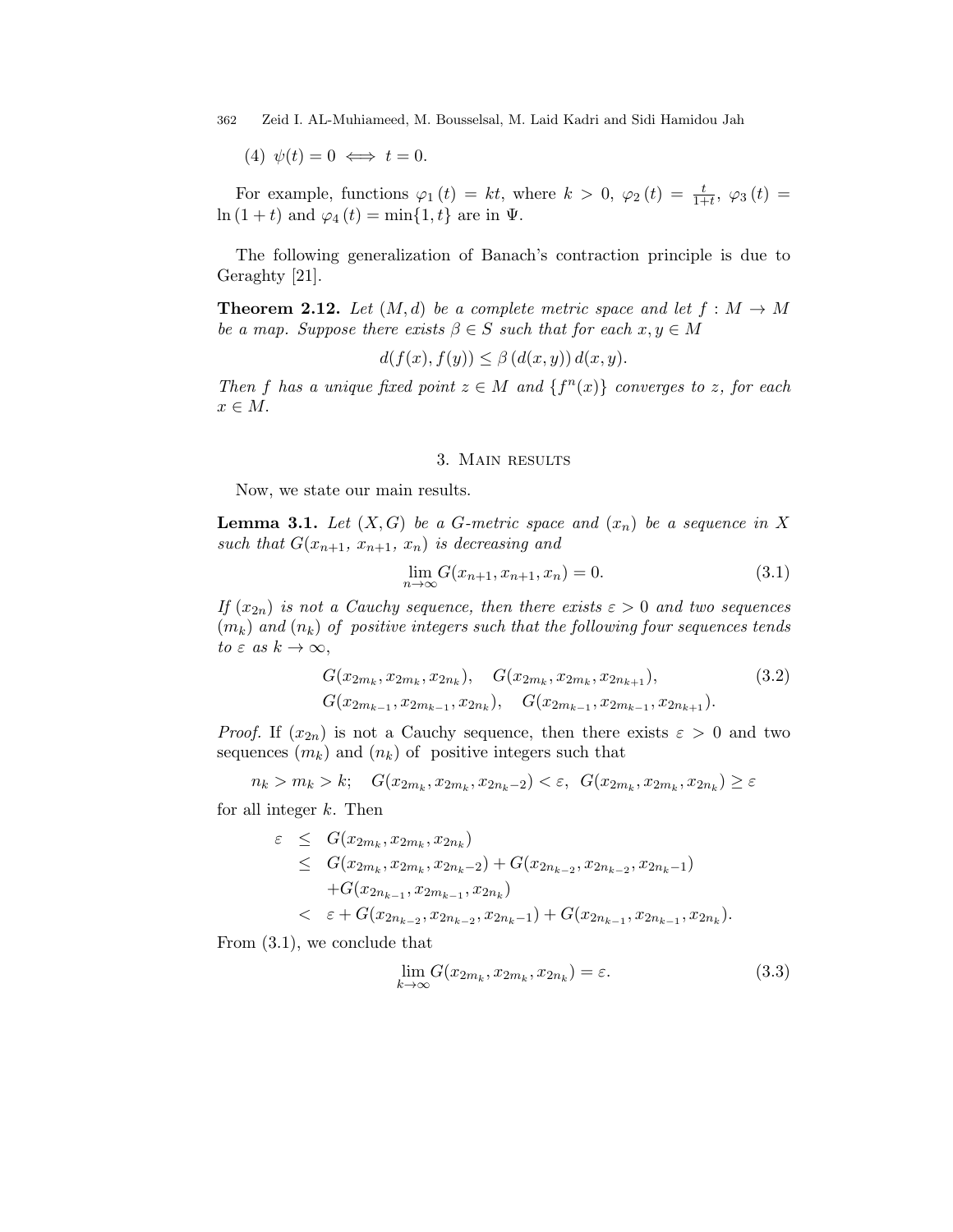Further,

$$
G(x_{2m_k}, x_{2m_k}, x_{2n_k}) \le G(x_{2m_k}, x_{2m_k}, x_{2n_{k+1}}) + G(x_{2n_{k+1}}, x_{2n_{k+1}}, x_{2n_k})
$$

and

 $G(x_{2m_k}, x_{2m_k}, x_{2n_{k+1}}) \le G(x_{2m_k}, x_{2m_k}, x_{2n_k}) + G(x_{2n_k}, x_{2n_k}, x_{2n_{k+1}}).$ 

Passing to the limit when  $k \to \infty$  and using (3.1) and (3.3), we obtain

$$
\lim_{k \to \infty} G(x_{2m_k}, x_{2m_k}, x_{2n_{k+1}}) = \varepsilon.
$$

The remaining two sequences in (3.2) tend to  $\varepsilon$  can be proved in a similar way.  $\Box$ 

**Theorem 3.2.** Let  $(X, \leq)$  be a partially ordered set and suppose that  $(X, G)$ be a G- complete metric space. Let  $f, g: X \to X$  be such that  $f(X) \subseteq g(X)$ , f is g-nondecreasing,  $g(X)$  is closed. Suppose that there exist  $\beta \in S$  and  $\psi \in \Psi$ such that

$$
\psi(G(fx, fy, fz)) \le \beta \left(\psi(G(gx, gy, gz))\right) \psi(G(gx, gy, gz))\tag{3.4}
$$

for all  $x, y, z \in X$  with  $gx \preceq gy \preceq gz$ . Assume that X is such that if an increasing sequence  $x_n$  converges to x, then  $x_n \preceq x$  for each  $n \geq 0$ . If there exists  $x_0 \in X$  such that  $gx_0 \preceq fx_0$ , then f and g have a coincidence point.

*Proof.* By the condition of the theorem there exists  $x_0 \in X$  such that  $gx_0 \preceq$  $fx_0$ . Since  $f(X) \subseteq g(X)$ , we can define  $x_1 \in X$  such that  $gx_1 = fx_0$ , then  $gx_0 \preceq fx_0 = gx_1$ . Since f is g-nondecreasing, we have  $fx_0 \preceq fx_1$ . In this way we construct the sequence  $(x_n)$  recursively as

$$
fx_n = gx_{n+1}, \quad \forall n \ge 1 \tag{3.5}
$$

for which

$$
gx_0 \preceq fx_0 = gx_1 \preceq fx_1 = gx_2 \preceq fx_2 \preceq \cdots \tag{3.6}
$$
  

$$
\preceq fx_{n-1} = gx_n \preceq fx_n = gx_{n+1} \preceq \cdots
$$

First, we suppose that there exists  $n_0 \in \mathbb{N}$  such that  $\psi(G(f_{x_{n_0}}, fx_{n_0+1}))$ = 0, then it follows from the properties of  $\psi$ ,  $G(fx_{n_0}, fx_{n_0+1}) = 0$ . So,  $fx_{n_0} = fx_{n_0+1}$ , we have  $gx_{n_0+1} = fx_{n_0+1}$ . Therefore  $x_{n_0+1}$  is a considance point of f and g. From now on we suppose  $\psi(G(fx_n, fx_{n+1})) \neq 0$  for all  $n \geq 0$ . The elements  $gx_n$  and  $gx_{n+1}$  are comparable, substituting  $x = y = x_n$ and  $z = x_{n+1}$  in (3.4), using (3.5) and (3.6), we have

$$
\psi(G(fx_n, fx_n, fx_{n+1})) \leq \beta (\psi(G(gx_n, gx_n, gx_{n+1}))) \psi(G(gx_n, gx_n, gx_{n+1})) \leq \psi(G(gx_n, gx_n, gx_{n+1})) \n= \psi(G(fx_{n-1}, fx_{n-1}, fx_n)).
$$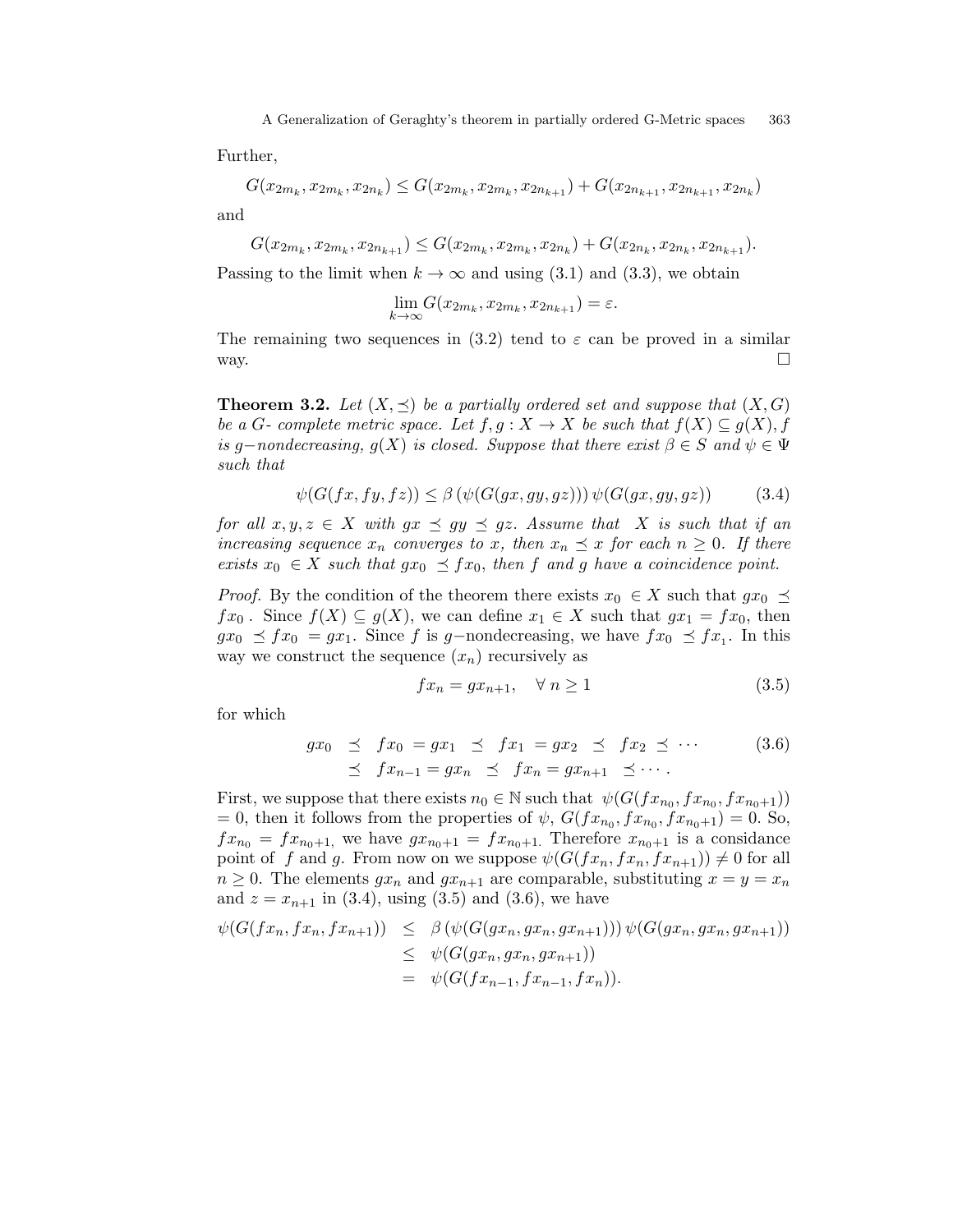Thus it follows that  $(\psi(G(fx_n, fx_{n+1})))$  is a non increasing sequence and bounded below, so  $\lim_{n\to\infty} \psi(G(fx_n, fx_{n+1})) = r \geq 0$  exits. Assume that  $r > 0$ , then from  $(3.4)$ , we have

$$
\frac{\psi(G(fx_n, fx_n, fx_{n+1}))}{\psi(G(fx_{n-1}, fx_{n-1}, fx_n))} \le \beta \left(\psi(G(gx_n, gx_n, gx_{n+1}))\right) \le 1 \text{ for each } n \ge 1,
$$

which yields that

$$
\lim_{n \to \infty} \beta\left(\psi(G(gx_n, gx_n, gx_{n+1}))\right) = 1.
$$

On the other hand, since  $\beta \in S$ , we have  $\lim_{n \to \infty} \psi(G(fx_n, fx_{n+1})) = 0$  and so  $r = 0$ . Now we show that  $(fx_n)$  is a Cauchy sequence. Suppose that  $(fx_n)$ is not a Cauchy sequence. Using Lemma 3.1, we know that there exist  $\varepsilon > 0$ and two sequences  $(m_k)$  and  $(n_k)$  of positive integers such that the following four sequences tend to  $\varepsilon$  as k goes to infinity,

$$
G(fx_{2m_k}, fx_{2m_k}, fx_{2n_k}), G(fx_{2m_k}, fx_{2m_k}, fx_{2n_{k+1}}),
$$
  
 $G(fx_{2m_{k-1}}, fx_{2m_{k-1}}, fx_{2n_k}), G(fx_{2m_{k-1}}, fx_{2m_{k-1}}, fx_{2n_{k+1}}).$ 

Putting in the contractive condition  $x = y = x_{2m_k}$  and  $z = x_{2n_{k+1}}$ , using (3.5) and (3.6), it follows that

$$
\psi(G(fx_{2m_k}, fx_{2m_k}, fx_{2n_{k+1}}))
$$
\n
$$
\leq \beta \left( \psi(G(fx_{2m_{k-1}}, fx_{2m_{k-1}}, fx_{2n_k})) \right) \psi(G(fx_{2m_{k-1}}, fx_{2m_{k-1}}, fx_{2n_k}))
$$
\n
$$
\leq \psi(G(fx_{2m_{k-1}}, fx_{2m_{k-1}}, fx_{2n_k})).
$$

So

$$
\frac{\psi(G(fx_{2m_k},fx_{2m_k},fx_{2n_{k+1}}))}{\psi(G(fx_{2m_{k-1}},fx_{2m_{k-1}},fx_{2n_k}))} \leq \beta\left(\psi(G(fx_{2m_{k-1}},fx_{2m_{k-1}},fx_{2n_k}))\right) \leq 1
$$

and  $\lim_{k\to\infty} \beta\left(\psi(G(fx_{2m_{k-1}}, fx_{2m_{k-1}}, fx_{2n_k}))\right) = 1$ . Since  $\beta \in S$ , it follows that

$$
\lim_{k \to \infty} \psi(G(fx_{2m_{k-1}}, fx_{2m_{k-1}}, fx_{2n_k})) = 0.
$$

Since  $\psi$  is a continuous mapping,  $\psi(\varepsilon) = 0$  and so  $\varepsilon = 0$ , which contradicts  $\varepsilon >$ 0. Therefore,  $(fx_n)$  is a Cauchy sequence in  $(X, G)$ . Since  $(X, G)$  is a complete metric space, there exists  $a \in X$  such that  $\lim_{n \to \infty} fx_n = a = \lim_{n \to \infty} gx_{n+1}$ . Since  $g(X)$  is closed, then  $a = gz$ , and by (3.5)  $fx_n = gx_{n+1}$  for all  $n \ge 1$ . We have

$$
\lim_{n \to \infty} gx_n = \lim_{n \to \infty} fx_n = gz = a.
$$
\n(3.7)

Now we prove that z is a coincidence point of f and g. By  $(3.6)$ , we have  $(gx_n)$ is a non-decreasing sequence in  $X$ . By  $(3.7)$  and condition of our theorem

$$
gx_n \preceq gz. \tag{3.8}
$$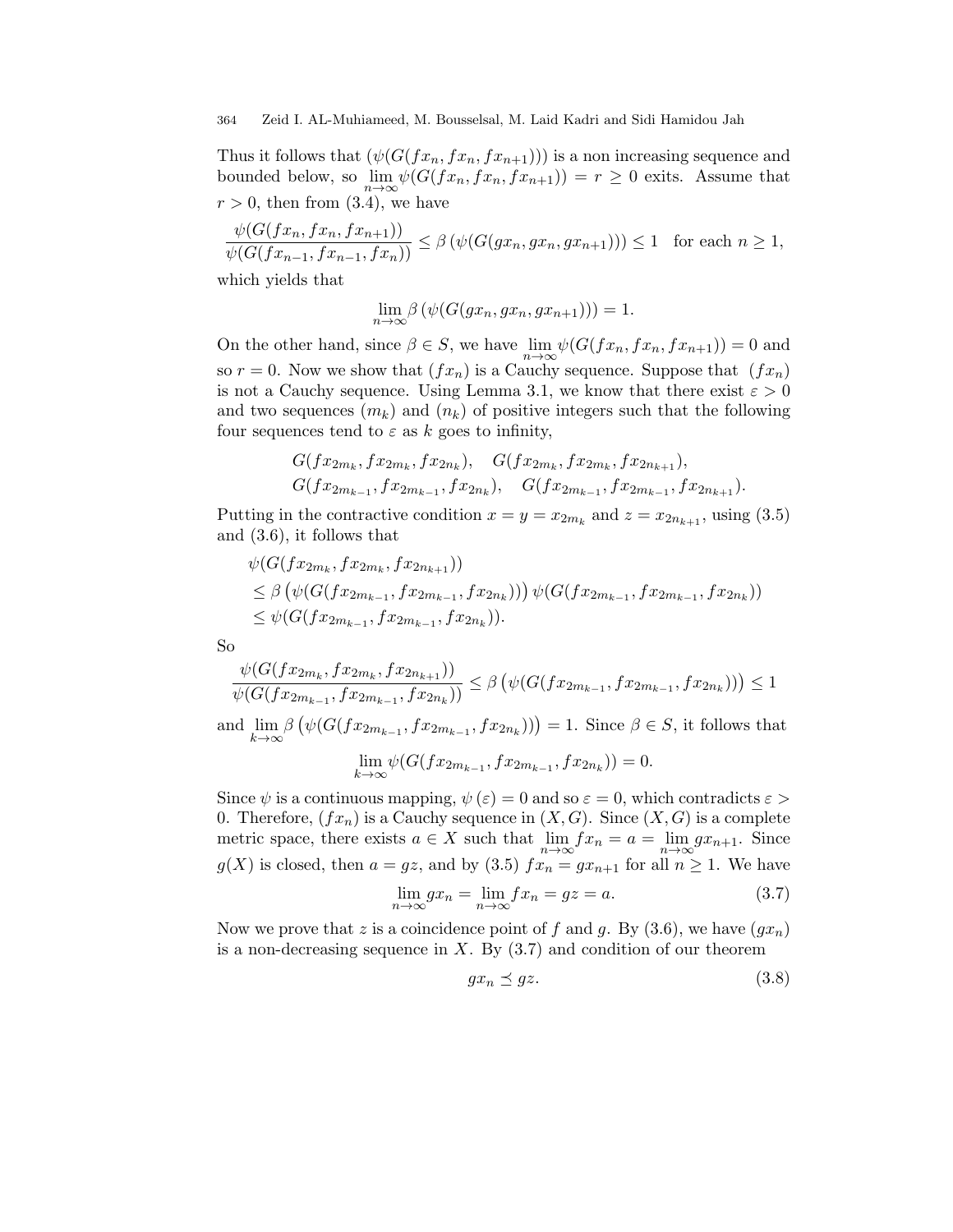Putting  $x = y = x_n$  in (3.4), by the virtue of (3.8), we get

$$
\psi(G(fx_n, fx_n, fz)
$$
  
\n
$$
\leq \beta \left( \psi(G(fx_{n-1}, fx_{n-1}, gz)) \right) \psi(G(gx_n, gx_n, gz))
$$
  
\n
$$
\leq \psi(G(gx_n, gx_n, gz), \text{ for each } n \geq 1.
$$

Taking  $n \to \infty$  in the above inequality, using (3.7) and the continuity of  $\psi$ , we get  $G(gz, gz, fz) = 0,$ 

that is

$$
fz = gz.\tag{3.9}
$$

This complete the proof.

**Theorem 3.3.** If in Theorem 3.2, it is additionally assumed that

$$
gz \preceq ggz,\tag{3.10}
$$

where  $z$  is as in the condition of theorem and  $f$  and  $g$  are weakly compatible, then  $f$  and  $g$  have a common fixed point in  $X$ .

Proof. Following the proof of the Theorem 3.2, we have  $(3.7)$ , that is, a nondecreasing sequence  $(gx_n)$  converging to gz. Then by (3.10) we have  $gz \preceq ggz$ . Since f and g are weakly compatible, by (3.9), we have  $fgz = gfz$ . We set

$$
w = gz = fz.
$$
\n
$$
(3.11)
$$

Therefore, we have

$$
gz \preceq ggz = gw. \tag{3.12}
$$

Also

$$
fw = fgz = gfz = gw.
$$
\n(3.13)

If  $z = w$ , then z is a common fixed point. If  $z \neq w$ , then necessarily  $gz = qw$ . We argue by contradiction, if  $gz \neq gw$ . By (3.4) and (3.8), we have

$$
\frac{\psi(G(gx_n, gx_n, gw))}{\psi(G(gx_n, gx_n, gw))} \leq \beta \left(\psi(G(gx_n, gx_n, gw))\right) \leq 1.
$$

By going to the limit as  $n \to \infty$ , by using the fact that  $\beta \in S$  and the continuity of  $\psi$ , we get  $\psi(G(qz, qz, qw)) = 0$ , so  $qz = qw$ . This is a contradiction. Therefore, by  $(3.11)$  and  $(3.13)$ , we have  $w = gw = fw$ . Hence w is a common fixed point. This completes the proof.

**Remark 3.4.** Continuity of f is not required in Theorem 3.3. If we assumed f to be continuous, then  $(3.8)$  is not longer required for the theorem and can be omitted.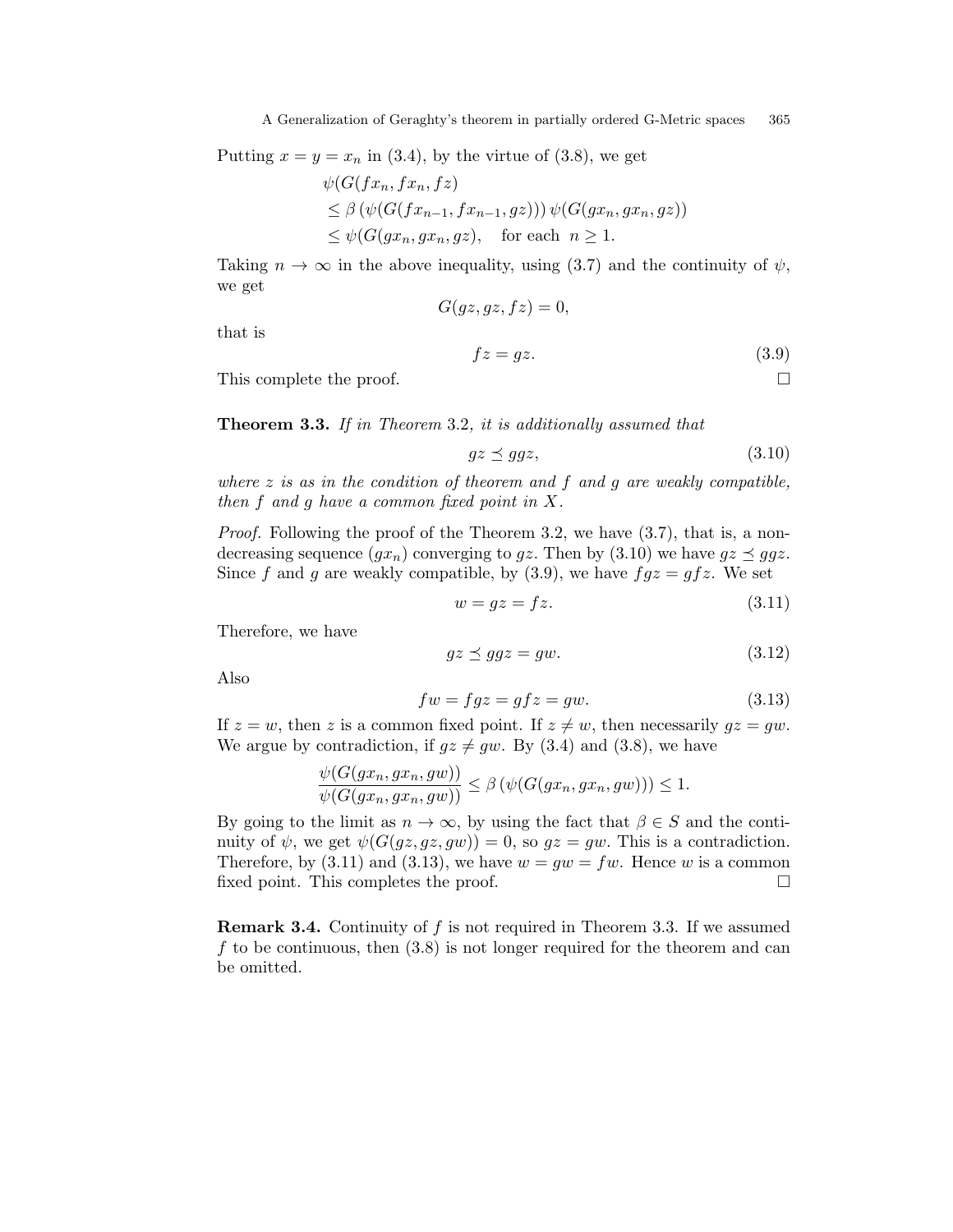**Theorem 3.5.** Let  $(X, \preceq)$  be a partially ordered set and suppose that  $(X, G)$  be a G- complete metric space. Let  $f : X \to X$  be such that f is a nondecreasing. Suppose that there exist  $\beta \in S$  and  $\psi \in \Psi$  such that

$$
\psi(G(fx, fy, fz)) \leq \beta\left(\psi(G(x, y, z))\right)\psi(G(x, y, z)),
$$

for all x, y,  $z \in X$  with  $x \preceq y \preceq z$ . Assume that either f is continuous or X is such that if an increasing sequence  $x_n$  converges to x, then  $x_n \preceq x$  for each  $n \geq 0$ . If there exists  $x_0 \in X$  such that  $x_0 \preceq fx_0$ , then f has a fixed point.

Proof. Following the proof of the Theorem 3.2, we have  $(3.7)$ , that is, a nondecreasing sequence  $(x_n)$  converging to z. Now we show, that z is a fixed of point of  $f$ . If  $f$  is continuous, then

$$
z = \lim_{n \to \infty} f^{n}(x_0) = \lim_{n \to \infty} f^{n+1}(x_0) = f(\lim_{n \to \infty} f^{n}(x_0)) = f(z)
$$

and hence  $f(z) = z$ . If the second condition of the theorem holds, then we have

$$
G(f(z), f(z), z) \le G(f(z), f(z), f((x_n)) + G(f(x_n), f(x_n), z).
$$

On the other hand, since  $\varphi$  is nondecreasing and sub-additive, we have

$$
\psi(G(f(z), f(z), z))
$$
\n
$$
\leq \psi(G(f(z), f(z), f((x_n))) + \psi(G(f(x_n), f(x_n), z))
$$
\n
$$
\leq \beta(\psi(G(z, z, x_n))) \psi(G(z, z, x_n)) + \psi(G(x_{n+1}, x_{n+1}, z))
$$
\n
$$
\leq \psi(G(z, z, x_n)) + \psi(G(x_{n+1}, x_{n+1}, z)).
$$

Since  $G(z, z, x_n) \to 0$ ,  $G(x_{n+1}, x_{n+1}, z) \to 0$ ,  $\psi(G(x_{n+1}, x_{n+1}, z)) \to 0$  and  $\psi(G(z, z, x_n)) \to 0$  when *n* goes to infinity. Then

$$
\psi(G(f(z), f(z), z)) = 0 \Leftrightarrow G(f(z), f(z), z) = 0.
$$

Therefore, we get  $f(z) = z$ . This completes the proof.

In the following, we give a sufficient condition for the uniqueness of the fixed point in Theorem 3.5. This condition is as follows.

(i) Every pair of elements in  $X$  has a lower bound or an upper bound.

In [12], it is proved that the condition (i) is equivalent to the following.

(ii) For every  $x, y \in X$ , there exists  $z \in X$  which is comparable to x and  $y$ .

Theorem 3.6. Adding the condition (ii) to the hypothesis of Theorem 3.5, The fixed point z is unique.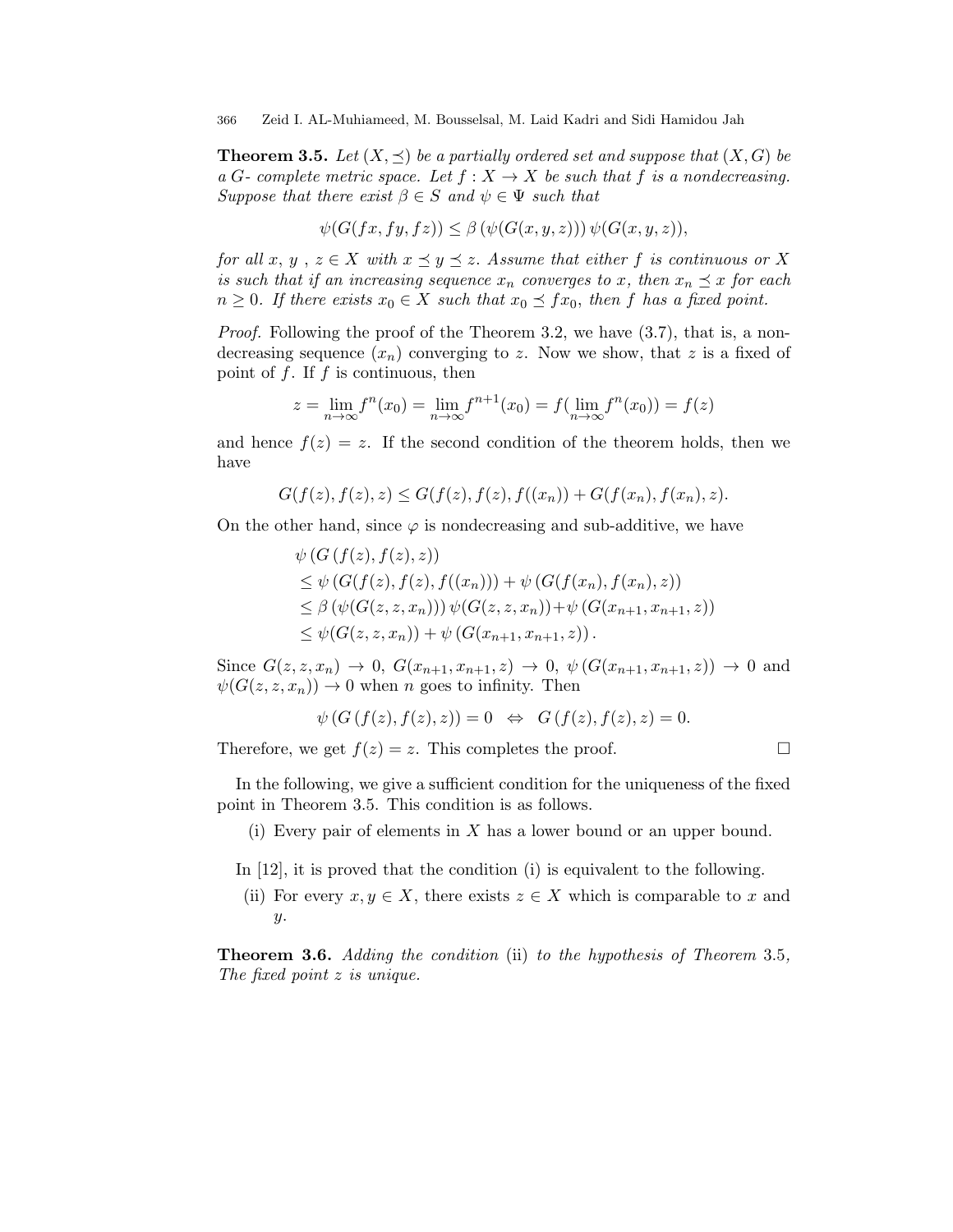*Proof.* Let y be another fixed point of f, from (ii), there exists  $x \in X$  which is comparable to y and z. The monotonicity of f implies that  $f^{n}(x)$  is comparable to  $f^{n}(y) = y$  and  $f^{n}(z) = z$  for  $n \ge 0$ . Moreover, we have

$$
\psi(G(z, z, f^{n}(x))\n= \psi(G(f^{n}(z), f^{n}(z), f^{n}(x))\n= \psi(G(f(f^{n-1}(z)), f(f^{n-1}(z)), f(f^{n-1}(x)))\n\leq \beta (\psi(G(f^{n-1}(z), f^{n-1}(z), f^{n-1}(x))) \psi(G(f^{n-1}(z), f^{n-1}(x))\n\leq \psi(G(f^{n-1}(z), f^{n-1}(z), f^{n-1}(x))\n= \psi(G(z, z, f^{n-1}(x)). \n(3.14)
$$

Consequently, the sequence  $(\gamma_n)$  defined by  $\gamma_n = \psi(G(z, z, f^{n-1}(x))$  is nonnegative and non increasing and so

$$
\lim_{n \to \infty} \psi(G(z, z, f^{n-1}(x)) = \gamma \ge 0.
$$

Now, we show that  $\gamma = 0$ . Assume that  $\gamma > 0$ . By passing to the subsequences, if necessary, we may assume that  $\lim_{n\to\infty} \beta(\gamma_n) = \delta$  exists. From (3.14), it follows that  $\delta \gamma = \gamma$  and so  $\delta = 1$ . Since  $\beta \in S$ ,

$$
\gamma = \lim_{n \to \infty} \gamma_n = \lim_{n \to \infty} \psi(G(z, z, f^{n-1}(x)) = \gamma = 0.
$$

This is a contradiction and so  $\gamma = 0$ . Similarly, we can prove that

$$
\lim_{n \to \infty} \psi(G(y, y, f^{n-1}(x))) = 0.
$$

Finally, from

$$
G(z, z, y) \le G(z, z, f^{n}(x)) + G(f^{n}(x), f^{n}(x), y),
$$

and  $G(x, x, y) \leq 2G(x, y, y)$  for any  $x, y \in X$ , we obtain

$$
G(z, z, y) \le G(z, z, f^{n}(x)) + 2G(f^{n}(x), y, y).
$$

Since  $\psi$  is nondecreasing and sub-additive, it follows that

$$
\psi\left(G(z,z,y)\right) \leq \psi\left(G(z,z,f^{n}(x))\right) + \psi\left(G(f^{n}(x),y,y)\right)
$$

$$
+ \psi\left(G(f^{n}(x),y,y)\right)
$$

$$
\leq \psi\left(G(z,z,f^{n}(x))\right) + 2\psi\left(G(f^{n}(x),y,y)\right).
$$

Therefore, taking  $n \to \infty$ , we have

$$
\psi(G(z, z, y)) = 0.
$$

It follows that  $G(z, z, y) = 0$  and so  $z = y$ . This completes the proof.  $\Box$ 

Letting  $\psi = id_X$ , in Theorems 3.2 and 3.5, we can get the following results.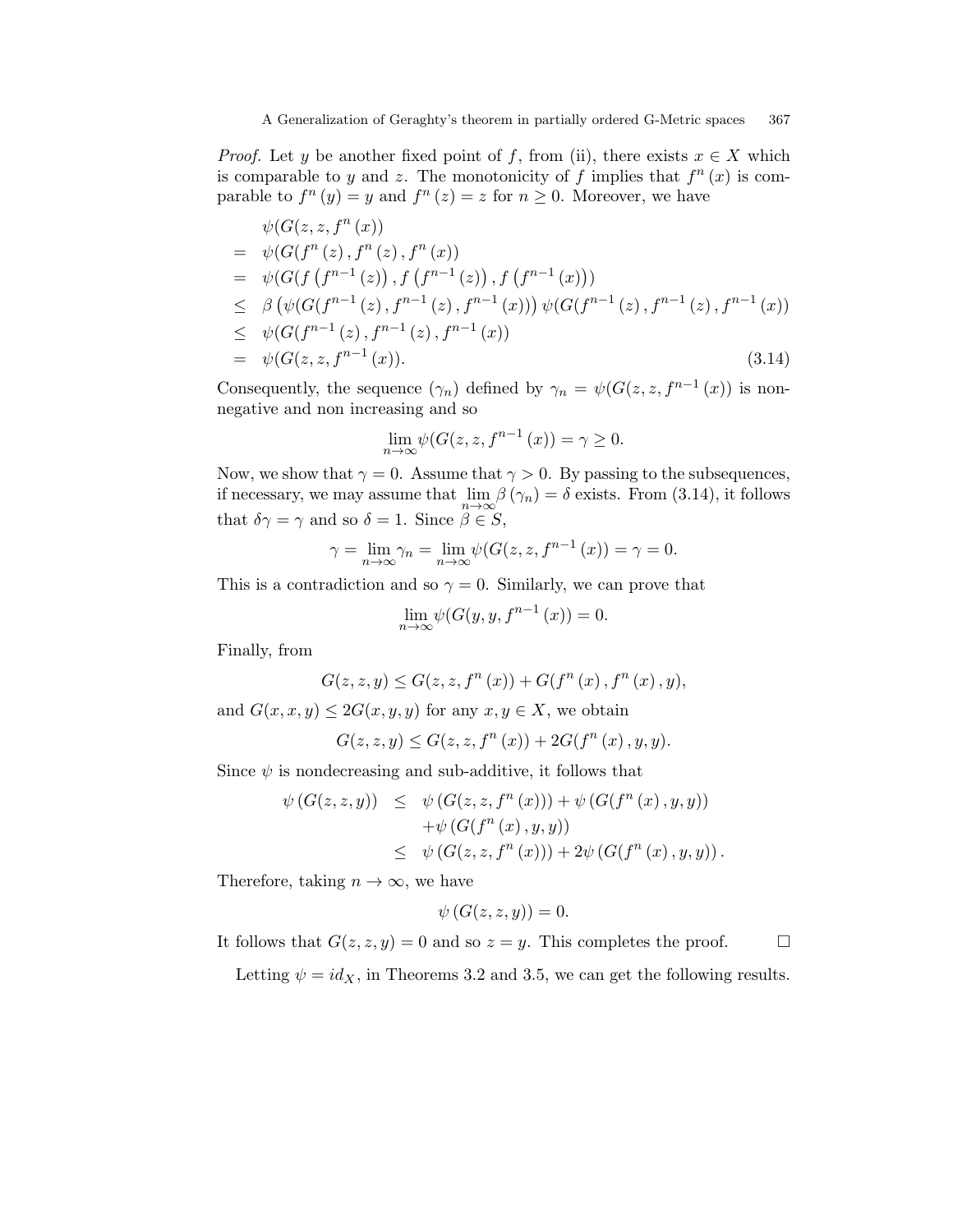**Corollary 3.7.** Let  $(X, \preceq)$  be a partially ordered set and suppose that  $(X, G)$ be a G-complete metric space. Let  $f, g: X \to X$  be such that  $f(X) \subseteq g(X), f$ is g-nondecreasing,  $g(X)$  is closed. Suppose that there exist  $\beta \in S$  such that

$$
G(fx, fy, fz) \leq \beta \left( G(gx, gy, gz) \right) G(gx, gy, gz), \tag{3.15}
$$

for all  $x, y, z \in X$  with  $gx \preceq gy \preceq gz$ . Assume that X is such that if an increasing sequence  $x_n$  converges to x, then  $x_n \preceq x$  for each  $n \geq 0$ . If there exists  $x_0 \in X$  such that  $gx_0 \preceq fx_0$ , then f and g have a coincidence point.

**Corollary 3.8.** Let  $(X, \preceq)$  be a partially ordered set and suppose that  $(X, G)$ be a G-complete metric space. Let  $f: X \to X$  be such that f is a nondecreasing. Suppose that there exist  $\beta \in S$  such that

$$
G(fx, fy, fz) \leq \beta(G(x, y, z))G(x, y, z),
$$

for all x, y,  $z \in X$  with  $x \preceq y \preceq z$ . Assume that either f is continuous or X is such that if an increasing sequence  $x_n$  converges to x, then  $x_n \preceq x$  for each  $n \geq 0$ . If there exists  $x_0 \in X$  such that  $x_0 \preceq fx_0$ , then f has a fixed point.

**Example 3.9.** Let  $X = [0, 1]$ . We define a partial ordered  $\leq$  on X as  $x \leq y$ if and only if  $x \leq y$  for all  $x, y \in X$ . Define  $G: X \times X \times X \to \mathbb{R}^+$  by

$$
G(x, y, z) = |x - y| + |y - z| + |z - x|
$$

for all  $x, y, z \in X$ . Then  $(X, G)$  is a complete G-metric space. Let  $f, g$ :  $X \to X$  be two functions defined as,  $f(x) = \frac{x}{6}$  and  $g(x) = \frac{x}{2}$  for all  $x \in X$ . So,  $f(X) \subset g(X) = \left[0, \frac{1}{2}\right]$  $\frac{1}{2}$ .  $g(X)$  is closed in X and f is g-nondecreasing. Let  $\psi : [0, \infty) \to [0, \infty)$  be defined as  $\psi(x) = \ln(1+x)$ .  $\psi$  is continuous, sub-additive, nondecreasing and satisfies  $\psi(x) = 0 \iff x = 0$  and  $\psi(x) < x$ for any  $x > 0$ . Let  $\beta : [0, \infty) \to [0, 1)$  defined as  $\beta(x) = \begin{cases} \frac{\ln(1+x)}{x} & \text{if } x > 0, \\ 0 & \text{if } x > 0. \end{cases}$ 0 if  $x = 0$ .

Without loss of generality, we assume that  $x < y < z$  and satisfy the inequality (3.4) for all  $x, y, z \in X$  with  $x < y < z$ . So

$$
G(fx, fy, fz) = \frac{1}{3}(z - x)
$$
 and  $G(gx, gy, gz) = (z - x)$ .

Hence it is easy to see that  $\frac{1}{3}x \leq \psi(x)$  for all  $x \in X$ . Therefore the inequality (3.4) is satisfied. Then we choose  $x_0 = 0$  in [0, 1],  $f(0) \leq g(0)$ . All conditions of Theorem 3.2 are satisfied. Here  $x_0 = 0$  is a coincidence point of f and g.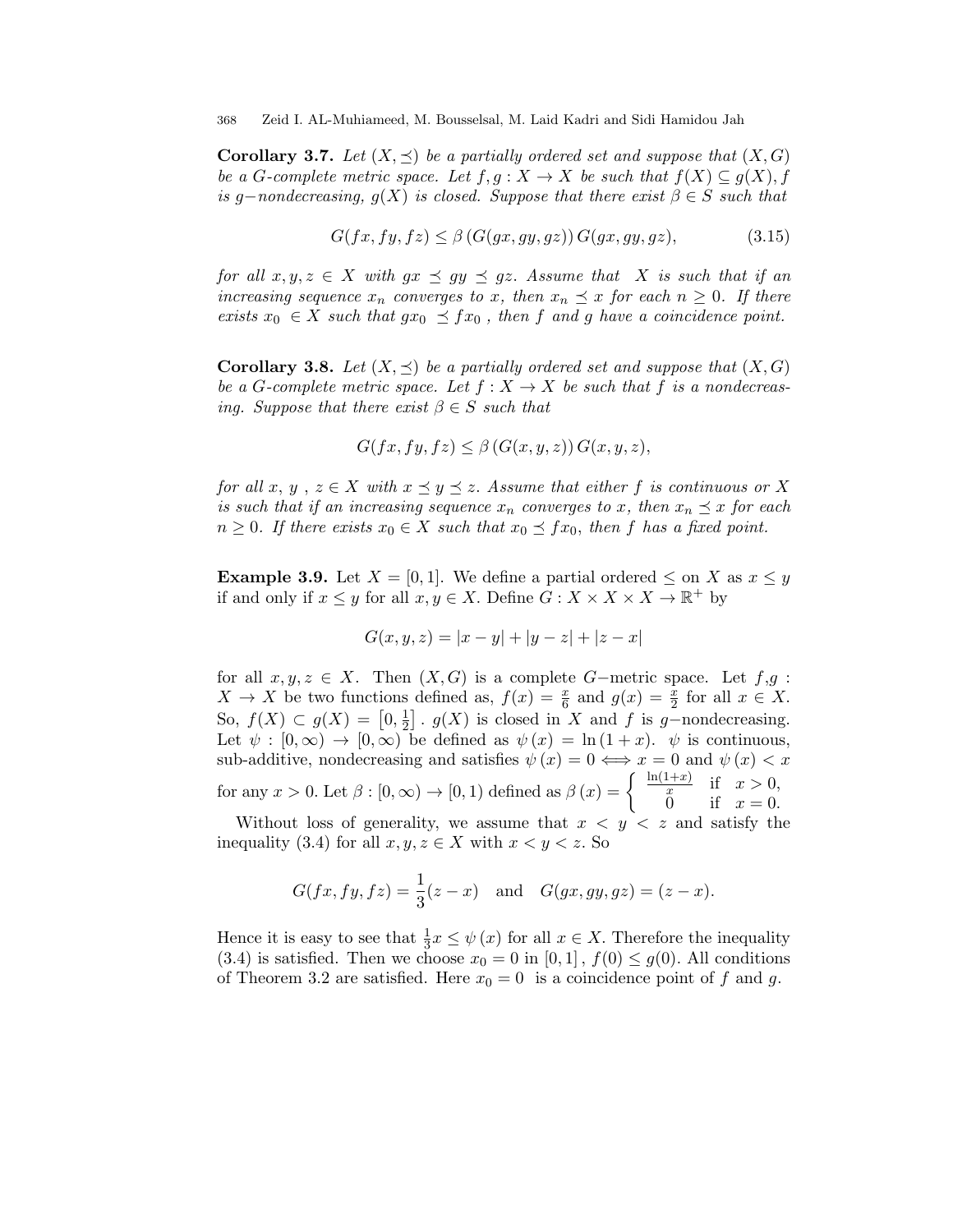Later, from the previous obtained results, we deduce some coincidence point results for mappings satisfying a contraction of an integral type as an application of Theorem 3.2 above. For this purpose, let

$$
Y = \left\{ \chi : \mathbb{R}^+ \to \mathbb{R}^+ \text{ satisfies that } \chi \text{ is Lebesgue integrable,} \atop \text{and } \int_0^{\epsilon} \chi(t) dt > 0 \text{ for each } \epsilon > 0.
$$

**Definition 3.10.** The function  $\chi : \mathbb{R}^+ \to \mathbb{R}^+$  is called sub-additive integrable function if for any  $a, b \in \mathbb{R}^+$ ,

$$
\int_0^{a+b} \chi(t) dt \le \int_0^a \chi(t) dt + \int_0^b \chi(t) dt.
$$

**Theorem 3.11.** Let  $(X, \preceq)$  be a partially ordered set and suppose that  $(X, G)$ be a G-complete metric space. Let  $f, g: X \to X$  be such that  $f(X) \subseteq g(X)$ , f is g-nondecreasing,  $g(X)$  is closed. Suppose that there exist  $\beta \in S$  and  $\psi \in \Psi$ such that for  $\chi \in Y$ ,

$$
\int_0^{\psi(G(fx, fy, fz))} \chi(t) dt
$$
\n
$$
\leq \beta \left( \int_0^{\psi(G(gx, gy, gz))} \chi(t) dt \right) \int_0^{\psi(G(gx, gy, gz))} \chi(t) dt,
$$
\n(3.16)

for all  $x, y, z \in X$  with  $gx \preceq gy \preceq gz$ . Assume that X is such that if an increasing sequence  $x_n$  converges to x, then  $x_n \preceq x$  for each  $n \geq 0$ . If there exists  $x_0 \in X$  such that  $gx_0 \preceq fx_0$ , then f and g have a coincidence point.

*Proof.* For  $\chi \in Y$ , consider the function  $\Lambda : \mathbb{R}^+ \to \mathbb{R}^+$  defined by  $\Lambda(x) =$  $\int_0^x$  $\chi^x_{0} \chi(t) dt$ . We note that  $\Lambda \in \Psi$ . Thus the inequality (3.16) becomes

$$
\Lambda\left(\psi(G(fx, fy, fz))\right) \leq \beta\left(\Lambda\left(\psi(G(gx, gy, gz))\right)\right)\Lambda\left(\psi(G(gx, gy, gz))\right).
$$
 (3.17)

Setting  $\Lambda \circ \psi = \psi_1$ ,  $\psi_1 \in \Psi$ , so we obtain

$$
\psi_1(G(fx, fy, fz)) \leq \beta \left( \psi_1(G(gx, gy, gz)) \right) \psi_1(G(gx, gy, gz)).
$$

Therefore by Theorem 3.2 above, f and g have a coincidence point.  $\Box$ 

**Corollary 3.12.** Let  $(X, \preceq)$  be a partially ordered set and suppose that  $(X, G)$ be a G-complete metric space. Let  $f : X \to X$  be a nondecreasing function. Suppose that there exist  $\beta \in S$  and  $\psi \in \Psi$  such that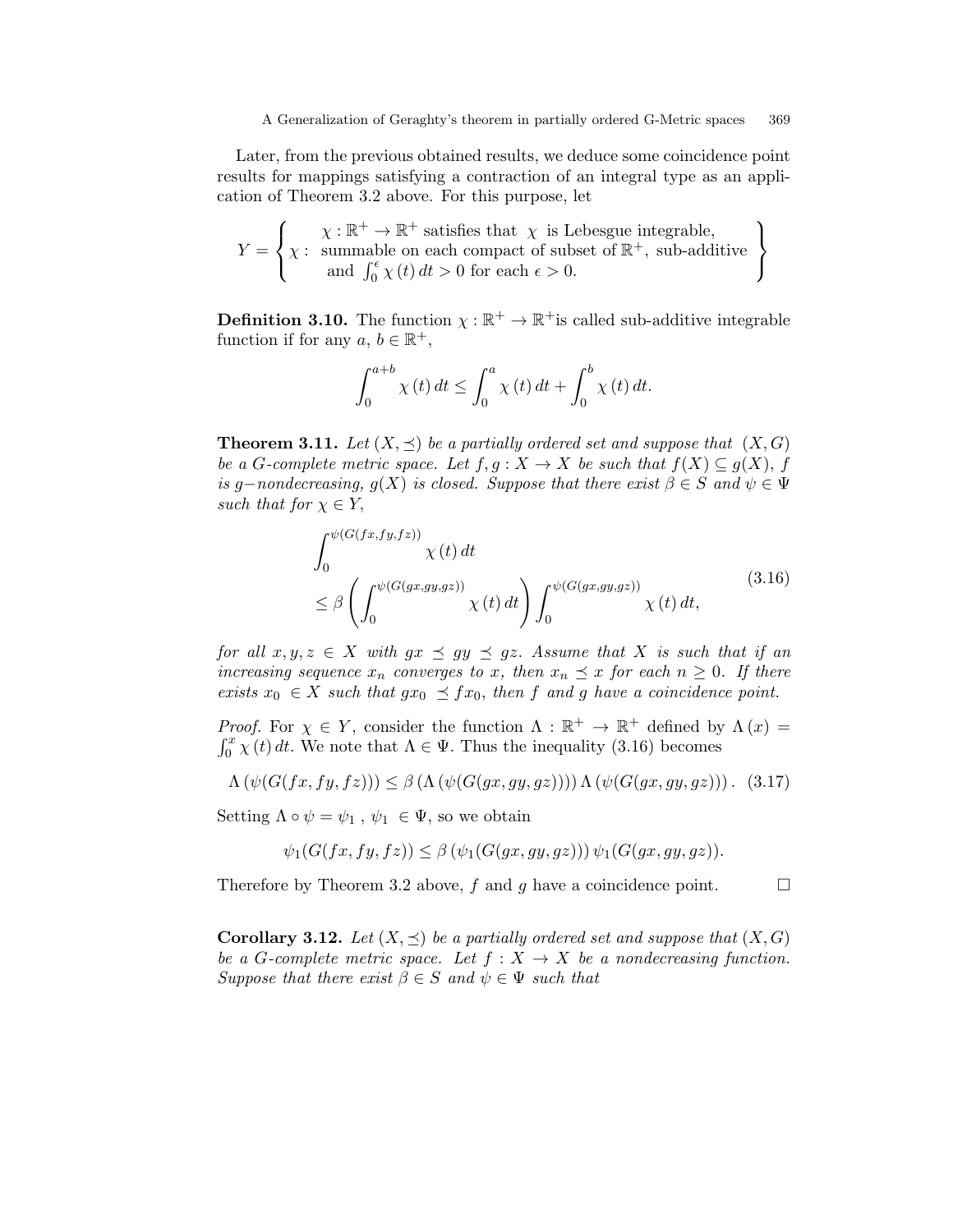$$
\int_0^{\psi(G(fx, fy, fz))} \chi(t) dt
$$
\n
$$
\leq \beta \left( \int_0^{\psi(G(x, y, z))} \chi(t) dt \right) \int_0^{\psi(G(x, y, z))} \chi(t) dt, \quad \chi \in Y
$$
\n(3.18)

for all  $x, y, z \in X$  with  $x \preceq y \preceq z$ . Assume that either f is continuous or X is such that if an increasing sequence  $x_n$  converges to x, then  $x_n \preceq x$  for each  $n \geq 0$ . If there exists  $x_0 \in X$  such that  $x_0 \preceq fx_0$ , then f has a fixed point.

**Corollary 3.13.** Let  $(X, \preceq)$  be a partially ordered set and suppose that  $(X, G)$ be a G-complete metric space. Let  $f, g: X \to X$  be such that  $f(X) \subseteq g(X)$ , f is g-nondecreasing,  $g(X)$  is closed. Suppose that there exist  $\beta \in S$  such that for  $\chi \in Y$ ,

$$
\int_0^{G(fx, fy, fz)} \chi(t) dt \le \beta \left( \int_0^{G(gx, gy, gz)} \chi(t) dt \right) \int_0^{G(gx, gy, gz)} \chi(t) dt, \quad (3.19)
$$

for all  $x, y, z \in X$  with  $gx \preceq gy \preceq gz$ . Assume that X is such that if an increasing sequence  $x_n$  converges to x, then  $x_n \preceq x$  for each  $n \geq 0$ . If there exists  $x_0 \in X$  such that  $gx_0 \preceq fx_0$ , then f and g have a coincidence point.

## 4. Application

In this section, We show the existence of solution for the following initialvalue problem by using Theorems 3.5 and 3.6.

$$
\begin{cases}\n u_t(x,t)=u_{xx}(x,t) + F(x,t,u,u_x), -\infty < x < \infty, \ 0 < t < T, \\
 u(x,t)=\varphi(x), -\infty < x < \infty.\n\end{cases}\n\tag{4.1}
$$

Where we assumed that  $\varphi$  is continuously differentiable and that  $\varphi$  and  $\varphi'$  are bounded and  $F(x, t, u, u_x)$  is a continuous function.

Definition 4.1. We mean a solution of an initial-boundary-value problem for any  $u_t(x,t) = u_{xx}(x,t) + F(x,t,u,u_x)$  in  $\mathbb{R} \times I$ , where  $I = [0, T]$ . A function  $u = u(x, t)$  defined in  $\mathbb{R} \times I$  such that

- (a)  $u \in C (\mathbb{R} \times I),$
- (b)  $u_t, u_x, u_{xx} \in C (\mathbb{R} \times I),$
- (c)  $u_t$  and  $u_x$  are bounded in  $\mathbb{R} \times I$ ,
- (d)  $u_t(x, t) = u_{xx}(x, t) + F(x, t, u(x,t), u_x(x, t)), \forall (x, t) \in \mathbb{R} \times I.$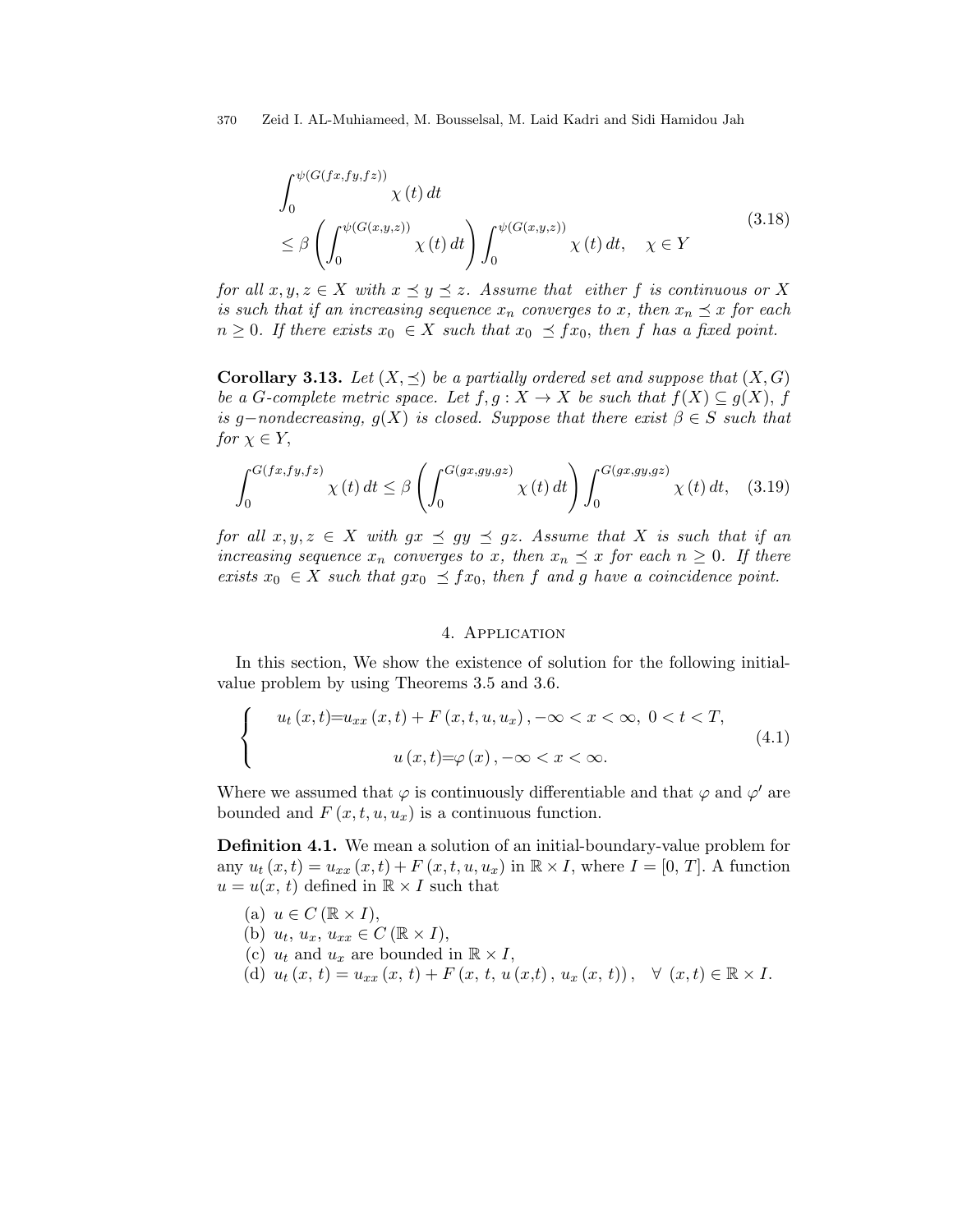#### A Generalization of Geraghty's theorem in partially ordered G-Metric spaces 371

Now we consider the space  $\Omega = \{v(x, t) : v, v_x \in C (\mathbb{R} \times I) \text{ and } ||v|| < \infty \},\$ where

$$
||v|| = \sup_{x \in \mathbb{R}, \ t \in I} |v(x, t)| + \sup_{x \in \mathbb{R}, \ t \in I} |v_x(x, t)|.
$$

The set  $\Omega$  with the norm  $\|\cdot\|$  is a Banach space. Obviously, the space with the G−metric given by

$$
G(u, v, w) = \sup_{x \in \mathbb{R}, t \in I} |u(x, t) - v(x, t)| + \sup_{x \in \mathbb{R}, t \in I} |u_x(x, t) - v_x(x, t)|
$$
  
+ 
$$
\sup_{x \in \mathbb{R}, t \in I} |v(x, t) - w(x, t)| + \sup_{x \in \mathbb{R}, t \in I} |v_x(x, t) - w_x(x, t)|
$$
  
+ 
$$
\sup_{x \in \mathbb{R}, t \in I} |u(x, t) - w(x, t)| + \sup_{x \in \mathbb{R}, t \in I} |u_x(x, t) - w_x(x, t)|
$$

is a complete G−metric space. The set  $\Omega$  can also equipped with the a partial order given by

$$
u, v \in \Omega, \quad u \le v \iff u(x, t) \le v(x, t), \quad u_x(x, t) \le v_x(x, t)
$$

for any  $x \in \mathbb{R}$  and  $t \in I$ . Obviously,  $(\Omega, \preceq)$  satisfies the condition (ii), since for any  $u, v \in \Omega$ ,  $\max\{u, v\}$  and  $\min\{u, v\}$  are the least and greatest lower bounds of  $u$  and  $v$ , respectively. Taking a monotone nondecreasing sequence  $\{v_n\} \subseteq \Omega$  converging to v in  $\Omega$ , for any  $x \in \mathbb{R}$  and  $t \in I$ ,

$$
v_1(x,t) \le v_2(x,t) \le \cdots \le v_n(x,t) \le \cdots
$$

and

$$
v_{1x}(x,t) \le v_{2x}(x,t) \le \cdots \le v_{nx}(x,t) \le \cdots.
$$

Further, since the sequences  $\{v_n(x,t)\}\$  and  $\{v_{nx}(x,t)\}\$  of real numbers converge to  $v(x, t)$  and  $v_x(x, t)$ , respectively, it follows that, for all  $x \in \mathbb{R}$ ,  $t \in I$ and  $n \geq 1$ ,  $v_n(x,t) \leq v(x,t)$  and  $v_{nx}(x,t) \leq v_x(x,t)$ . Therefore,  $v_n \leq v$  for all  $n \geq 1$  and so  $(\Omega, \preceq)$  with the above mentioned metric satisfies the condition  $(I).$ 

**Definition 4.2.** A lower solution of the initial-value problem  $(4.1)$  is a function  $u \in \Omega$ ,

$$
\begin{cases}\n u_t(x,t) = u_{xx}(x,t) + F(x,t,u,u_x), & -\infty < x < \infty, \ 0 < t < T, \\
 u(x,t) = \varphi(x), & -\infty < x < \infty,\n\end{cases}
$$

where we assume that  $\varphi$  is continuously differentiable and that  $\varphi$  and  $\varphi'$  are bounded, the set  $\Omega$  is defined in above and  $F(x, t, u, u_x)$  is a continuous function. This section is inspired in [14, 20, 21].

**Theorem 4.3.** Consider the problem (4.1) with  $F : \mathbb{R} \times I \times \mathbb{R} \times \mathbb{R} \to \mathbb{R}$ continuous and assume the following: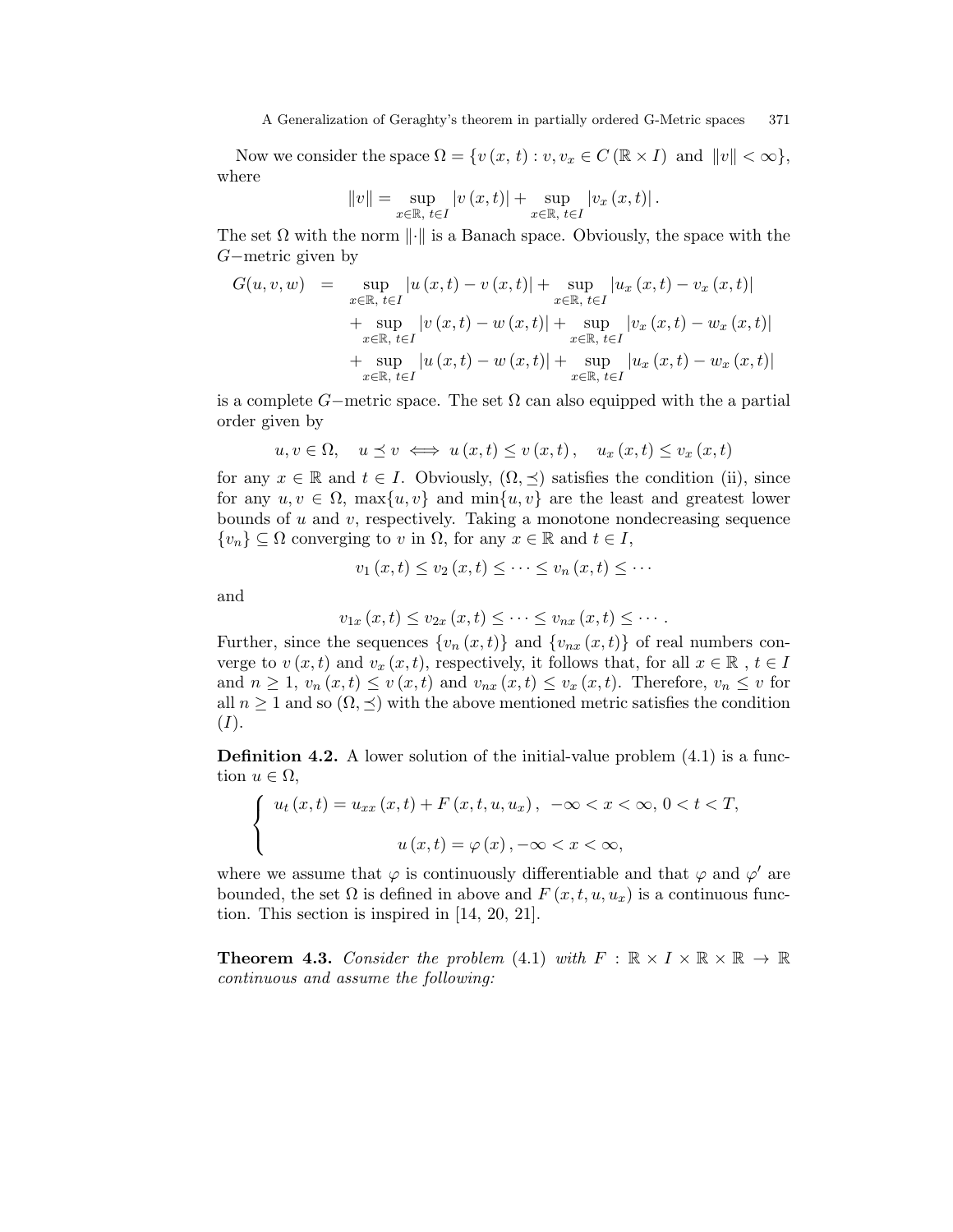- (1) for any  $c > 0$  with  $|s| < c$  and  $|p| < c$ , the function  $F(x, t, s, p)$  is uniformly Holder continuous in x and t for each compact subset of  $\mathbb{R} \times I$ ;
- (2) there exists a constant  $c_F \leq \frac{1}{3}$  $\frac{1}{3}(T + 2\pi^{\frac{-1}{2}}T^{\frac{1}{2}})^{-1}$  such that

$$
0 \le F(x, t, s_2, p_2) - F(x, t, s_1, p_1) \le c_F \ln(s_2 - s_1 + p_2 - p_1 + 1)
$$

for all  $(s_1, p_1)$  and  $(s_2, p_2)$  in  $\mathbb{R} \times \mathbb{R}$  with  $s_1 \leq s_2$  and  $p_1 \leq p_2$ ; (3)  $F$  is bounded for bounded  $s$  and  $p$ .

Then the existence of a lower solution for the initial-value problem (4.1) provides the existence of the unique solution of the problem (4.1).

Proof. The problem (4.1) is equivalent to the integral equation

$$
u(x,t) = \int_{-\infty}^{+\infty} k(x - \xi, t) \varphi(\xi) d\xi
$$
  
+ 
$$
\int_{0}^{t} \int_{-\infty}^{+\infty} \int_{-\infty}^{+\infty} k(x - \xi, t - \tau) F(\xi, \tau, u(\xi, \tau), u_x(\xi, \tau)) d\xi d\tau
$$

for all  $x \in \mathbb{R}$  and  $0 < t \leq T$ , where

$$
k(x,t) = \frac{1}{\sqrt{4\pi t}} \exp\left\{\frac{-x^2}{4t}\right\}
$$

for all  $x \in \mathbb{R}$  and  $t > 0$ . The initial-value (4.1) possesses a unique solution if and only if the above integral differential equation possesses a unique solution u such that u and  $u_x$  are continuous and bounded for all  $x \in \mathbb{R}$  and  $0 < t \leq T$ . Define a mapping  $f : \Omega \to \Omega$  by

$$
(fu)(x,t) = \int_{-\infty}^{+\infty} k(x-\xi,t)\varphi(\xi) d\xi
$$
  
+ 
$$
\int_{0}^{t} \int_{-\infty}^{+\infty} k(x-\xi,t-\tau)F(\xi,\tau,u(\xi,\tau),u_x(\xi,\tau)) d\xi d\tau
$$

for all  $x \in \mathbb{R}$  and  $t \in I$ . Note that, if  $u \in \Omega$  is a fixed point of f, then u is a solution of the problem (4.1). Now, we show that the hypothesis in Theorems 3.5 and 3.6 are satisfied. The mapping  $f$  is nondecreasing since, by hypothesis, for  $u \geq v$ ,

$$
F(x, t, u(x, t), u_x(x, t)) \geq F(x, t, v(x, t), v_x(x, t)).
$$

By using that  $k(x, t) > 0$  for all  $(x, t) \in \mathbb{R} \times (0, T]$ , we conclude that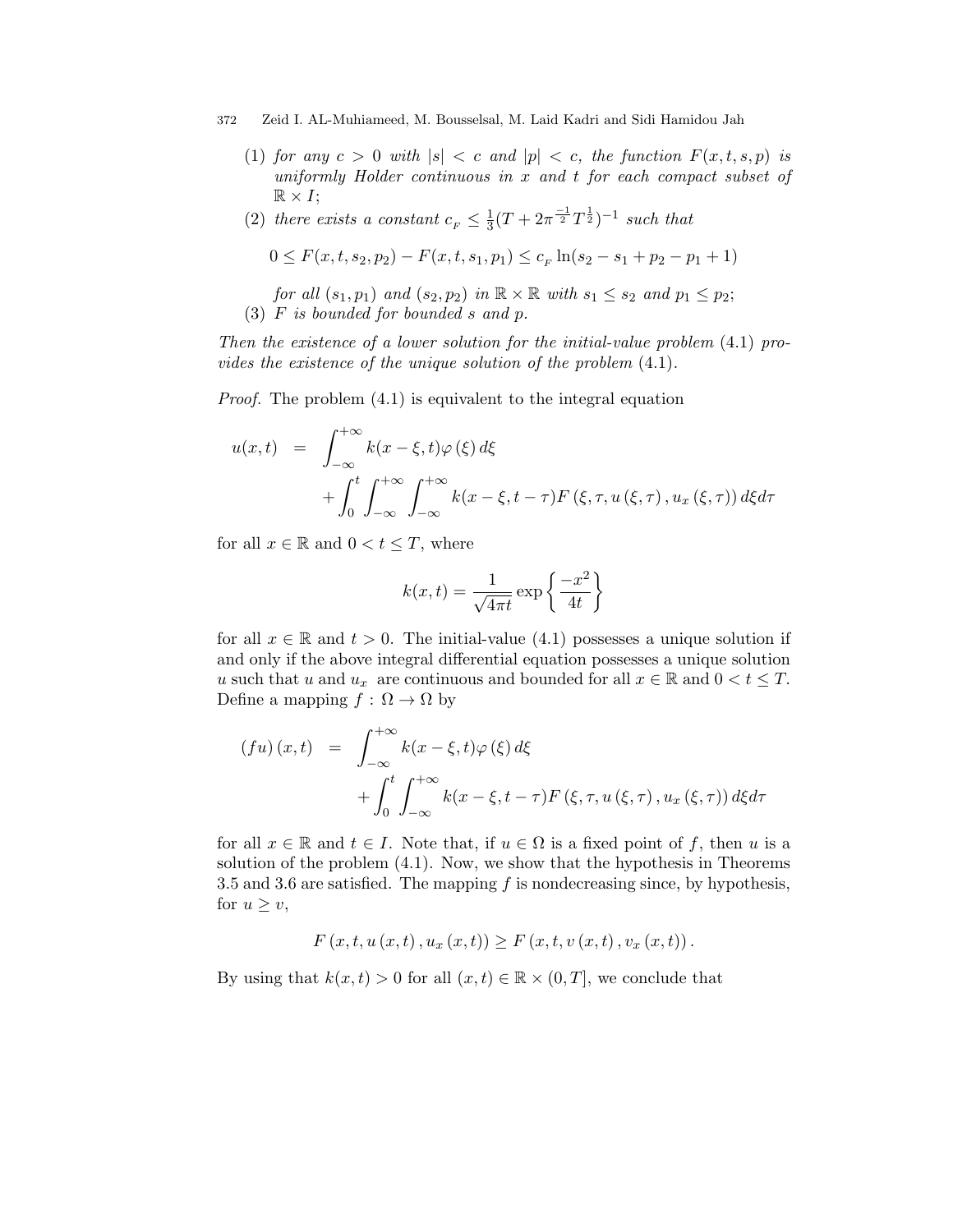$$
(fu)(x,t) = \int_{-\infty}^{+\infty} k(x - \xi, t)\varphi(\xi) d\xi
$$
  
+ 
$$
\int_{0}^{t} \int_{-\infty}^{+\infty} k(x - \xi, t - \tau) F(\xi, \tau, u(\xi, \tau), u_x(\xi, \tau)) d\xi d\tau
$$
  

$$
\geq \int_{-\infty}^{+\infty} k(x - \xi, t)\varphi(\xi) d\xi
$$
  
+ 
$$
\int_{0}^{t} \int_{-\infty}^{+\infty} k(x - \xi, t - \tau) F(\xi, \tau, v(\xi, \tau), v_x(\xi, \tau)) d\xi d\tau
$$
  
= 
$$
(fv)(x, t)
$$

for all  $x \in \mathbb{R}$  and  $t \in I$ . Besides, we have

$$
\begin{split}\n\left|\left(fu\right)\left(x,t\right)-\left(fv\right)\left(x,t\right)\right| \\
&\leq \int_{0}^{t} \int_{-\infty}^{+\infty} k(x-\xi,t-\tau)|F\left(\xi,\tau,u\left(\xi,\tau\right),u_{x}\left(\xi,\tau\right)\right) \\
&\quad -F\left(\xi,\tau,v\left(\xi,\tau\right),v_{x}\left(\xi,\tau\right)\right)|d\xi d\tau \\
&\leq \int_{0}^{t} \int_{-\infty}^{+\infty} k(x-\xi,t-\tau)\cdot c_{F} \\
&\times \ln\left(u\left(\xi,\tau\right)-v\left(\xi,\tau\right)+u_{x}\left(\xi,\tau\right)-v_{x}\left(\xi,\tau\right)+1\right)d\xi d\tau \\
&\leq c_{F} \ln\left(G(u,v,w)+1\right) \int_{0}^{t} \int_{-\infty}^{+\infty} k(x-\xi,t-\tau)d\xi d\tau \\
&\leq c_{F} \ln\left(G(u,v,w)+1\right) T.\n\end{split}
$$
\n
$$
(4.2)
$$

With the same way, we obtain

$$
|(fv)(x,t) - (fw)(x,t)| \le c_F \ln (G(u,v,w) + 1) T
$$
 (4.3)

and

$$
|(fu)(x,t) - (fw)(x,t)| \le c_F \ln (G(u,v,w) + 1) T
$$
 (4.4)

for all  $u \ge v \ge w$ . Similarly, we have

$$
\begin{aligned}\n\left| \frac{\partial fu}{\partial x}(x,t) - \frac{\partial fu}{\partial x}(x,t) \right| \\
&\leq c_F \ln \left( G(u,v,w) + 1 \right) \int_0^t \int_{-\infty}^{+\infty} \left| \frac{\partial k}{\partial x}(x - \xi, t - \tau) \right| d\xi d\tau \\
&\leq c_F \ln \left( G(u,v,w) + 1 \right) 2\pi^{\frac{-1}{2}} T^{\frac{1}{2}},\n\end{aligned} \tag{4.5}
$$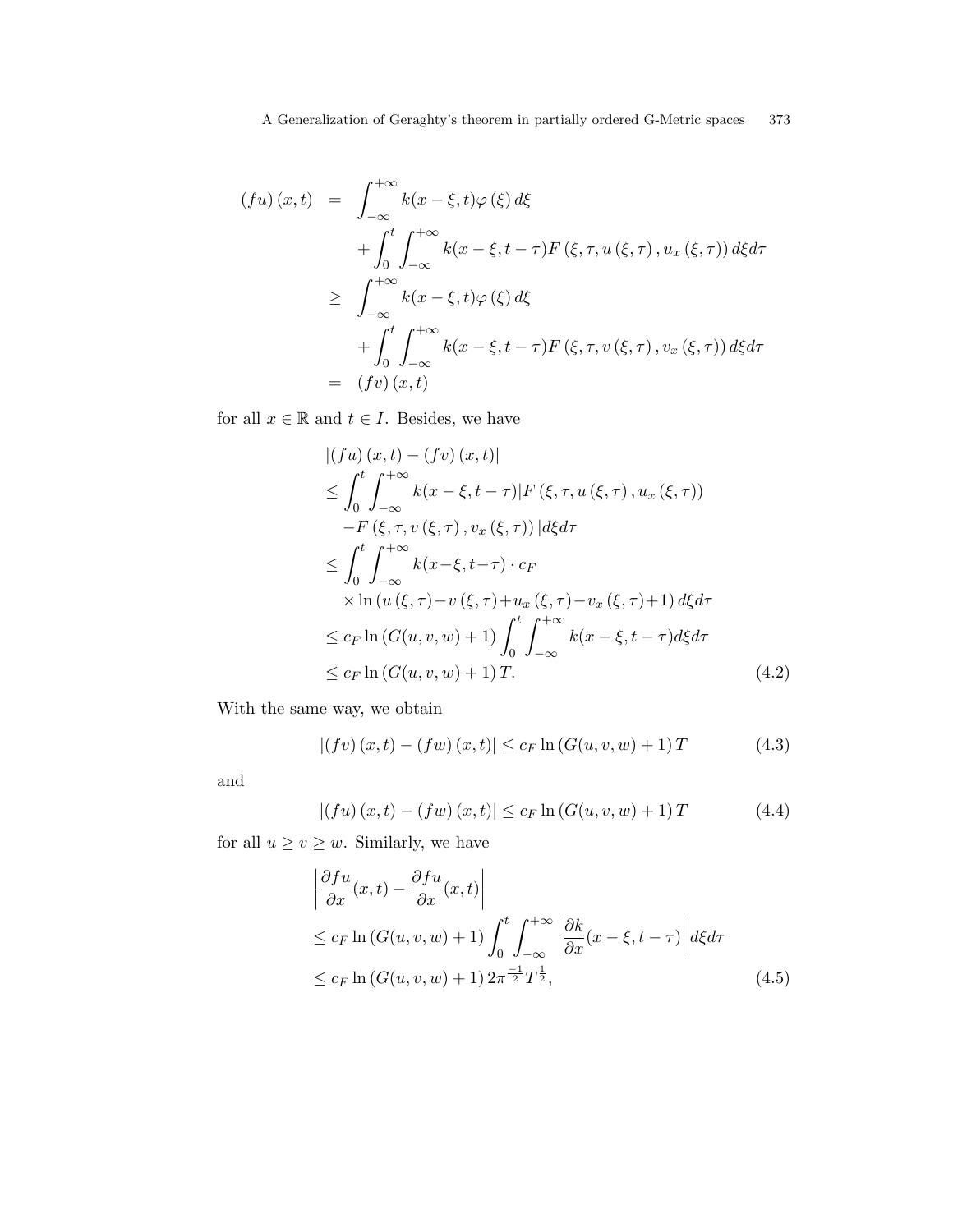$$
\begin{aligned}\n\left| \frac{\partial f v}{\partial x}(x, t) - \frac{\partial f w}{\partial x}(x, t) \right| \\
&\leq c_F \ln \left( G(u, v, w) + 1 \right) \int_0^t \int_{-\infty}^{+\infty} \left| \frac{\partial k}{\partial x}(x - \xi, t - \tau) \right| d\xi d\tau \qquad (4.6) \\
&\leq c_F \ln \left( G(u, v, w) + 1 \right) 2\pi^{\frac{-1}{2}} T^{\frac{1}{2}},\n\end{aligned}
$$

and

$$
\begin{aligned}\n\left| \frac{\partial f u}{\partial x}(x, t) - \frac{\partial f w}{\partial x}(x, t) \right| \\
\leq c_F \ln \left( G(u, v, w) + 1 \right) \int_0^t \int_{-\infty}^{+\infty} \left| \frac{\partial k}{\partial x}(x - \xi, t - \tau) \right| d\xi d\tau \qquad (4.7) \\
\leq c_F \ln \left( G(u, v, w) + 1 \right) 2\pi^{\frac{-1}{2}} T^{\frac{1}{2}}.\n\end{aligned}
$$

Combining  $(4.2), (4.3), (4.4)$  with  $(4.5), (4.6), (4.7)$ , we obtain

$$
G(fu, fv, fw) \leq 3c_F(T + 2\pi^{\frac{-1}{2}}T^{\frac{1}{2}}) \ln(G(u, v, w) + 1) \leq \ln(G(u, v, w) + 1)
$$

which implies

$$
\ln(G(fu, fv, fw) + 1) \leq \ln(\ln(G(u, v, w) + 1) + 1)
$$
  
= 
$$
\frac{\ln(\ln(G(u, v, w) + 1) + 1)}{\ln(G(u, v, w) + 1)} \ln(G(u, v, w) + 1).
$$

Put  $\psi(x) = \ln(x+1)$  and  $\beta(x) = \frac{\psi(x)}{x}$ . Obviously,  $\psi : [0, \infty) \to [0, \infty)$ is continuous, sub-additive, nondecreasing and  $\psi$  is positive in  $(0, \infty)$  with  $\psi(0) = 0$  and also  $\psi(x) < x$  for any  $x > 0$  and  $\beta \in S$ . Finally, let  $\alpha(x, t)$  be a lower solution for (4.1). Then we show that  $\alpha \leq f\alpha$  integrating the following:

$$
(\alpha (\xi, \tau) k (x - \xi, t - \tau))_{\tau} - (\alpha_{\xi} (\xi, \tau) k (x - \xi, t - \tau))_{\xi}
$$
  
+ 
$$
(\alpha (\xi, \tau) k_{\xi} (x - \xi, t - \tau))_{\xi}
$$
  
\$\leq F (\xi, \tau, \alpha (\xi, \tau), \alpha\_{\xi} (\xi, \tau)) k (x - \xi, t - \tau)\$

for  $-\infty < \xi < \infty$  and  $0 < \tau < t$ . Then we obtain the following.

$$
\alpha(x,t) \leq \int_{-\infty}^{+\infty} k(x-\xi,t) \varphi(\xi) d\xi
$$
  
+ 
$$
\int_{0}^{t} \int_{-\infty}^{+\infty} k(x-\xi,t-\tau) F(\xi,\tau,\alpha(\xi,\tau),\alpha_{\xi}(\xi,\tau)) d\xi d\tau
$$
  
= 
$$
(f\alpha)(x,t)
$$

for all  $x \in \mathbb{R}$  and  $t \in (0, T]$ . Therefore, by Theorems 3.5 and 3.6, f has a unique fixed point. This completes the proof.  $\Box$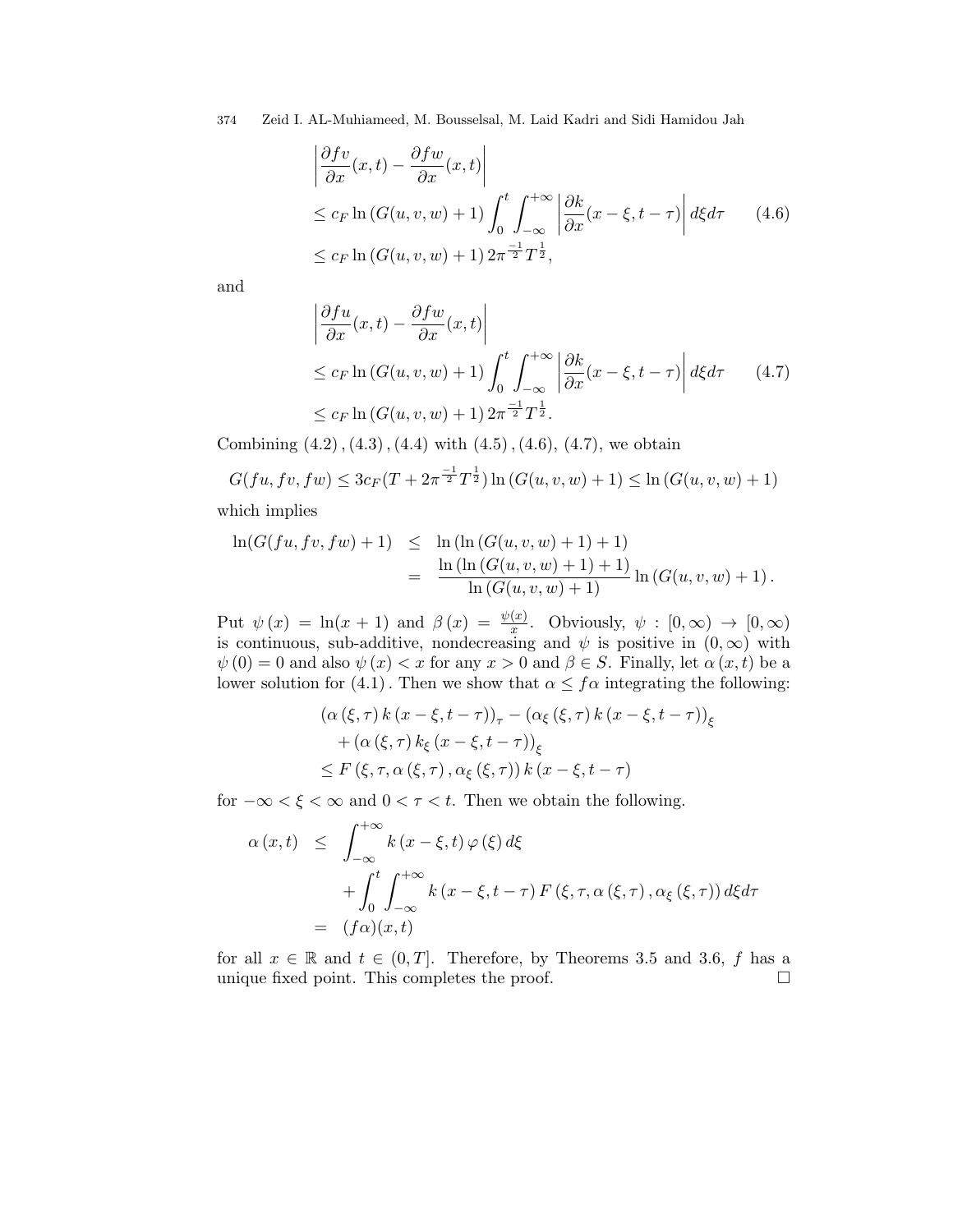Acknowledgments: The authors acknowledge research support from the Qassim University, Grant 2630.

#### **REFERENCES**

- [1] M. Bousselsal and M. Mostefaoui,  $(\psi, \alpha, \beta)$ -Weak contraction in partially ordered Gmetric spaces, Thai Journal of Math.,  $12(1)$  (2014), 71–80.
- [2] B.C. Dhage, Generalized metric space and mapping with fixed point, Bull. Calcutta Math. Soc., 84 (1992), 329–336.
- [3] B.C. Dhage, Generalized metric spaces and topological structure I, Annalele Stintifice ale Universitatii Al.I. Cuza, 46(1) (2000), 3–24.
- [4] M. Abbas, T. Nazir and S. Radenovic, Some periodic point results in generalized metric spaces, Applied Math. and Comput., **217** (2010), 4094–4099.
- [5] Z. Kadelburg, H.K. Nasine and S. Radenovic, Common coupled fixed point results in partially ordered G-metric spaces, Bull. of Math. Anal. Appl.,  $4(2)$  (2012), 51–63.
- [6] S. Radenovic, S. Pantelic, P. Salimi and J. Vujakovic, A note on some tripled coincidence point results in G-metric spaces, International J. of Math. Sci. and Engg. Appl., (IJMSEA), 6(VI) (2012).
- [7] W. Long, M. Abbas, T. Nazir and S. Radenovic, Common Fixed Point for Two Pairs of Mappings Satisfying (E.A) Property in Generalized Metric Spaces, Abstract and Appl. Anal., 2012, Article ID 394830, 15 pages, doi: 10.1155/2012/394830.
- [8] B.S. Choudhury and P. Maity, Coupled fixed point results in generalized metric spaces, Math. Comput. Modelling, 54(1-2) (2011), 73–79.
- [9] H. Aydi, B. Damjanovic, B. Samet and W. Shatanawi, Coupled fixed point theorems for nonlinear contractions in partially ordered G-metric spaces, Math. and Computer Modelling, 54 (2011), 2443–2450.
- [10] H. Aydi, W. Shatanawi and C. Vetro, On generalized weakly G-contraction mapping in G-metric spaces, Comput. Math. Appl., 62 (2011), 4222–4229.
- [11] H. Aydi, A fixed point result involving a generalized weakly contractive condition in G-metric spaces, Bull. of Math. Anal. Appl., 3(4) (2011), 180–188.
- [12] H. Aydi, W. Shatanawi and M. Postolache, *Coupled fixed point results for*  $(\psi, \phi)$ -weakly *contractive mappings in ordered G-metric spaces, Comput. Math. Appl., 63 (2012),* 298–309.
- [13] H. Aydi, A common fixed point of integral type contraction in generalized metric spaces, Jour. of Advanced Math. Studies, 5(1) (2012), 111–117.
- [14] JJ. Nieto and R. Rodriguez-L.Opez, Contractive mapping theorems in partially ordered sets and applications to ordinary differential equations, Order, 22 (2005), 223–239.
- [15] J.Y. Cho, R. Saadati and Sh. Wang, Common fixed point theorems on generalized distance in ordered cone metric spaces, Comput. Math. Appl., 61 (2011), 1254–1260.
- [16] H.K. Nashine, Z. Kadelburg, S. Radenovic and J.K. Kim, Fixed point theorems under Hardy-Rogers contractive conditions on 0-complete ordered partial metric spaces, Fixed Point Theory and Appl., 2012(180) (2012), doi:10.1186/1687-1812-2012-180.
- [17] L. Gajic and Z.L. Crvenkovic, On mappings with contractive iterate at a point in generalized metric spaces, Fixed Point Theory Appl., 2010 (2010), doi:10.1155/2010/458086. Article ID 458086, 16 pages.
- [18] M. Abbas and B.E. Rhoades, Common fixed point results for non-commuting mappings with-out continuity in generalized metric spaces, Appl. Math. Comput.,  $215$  (2009), 262–269.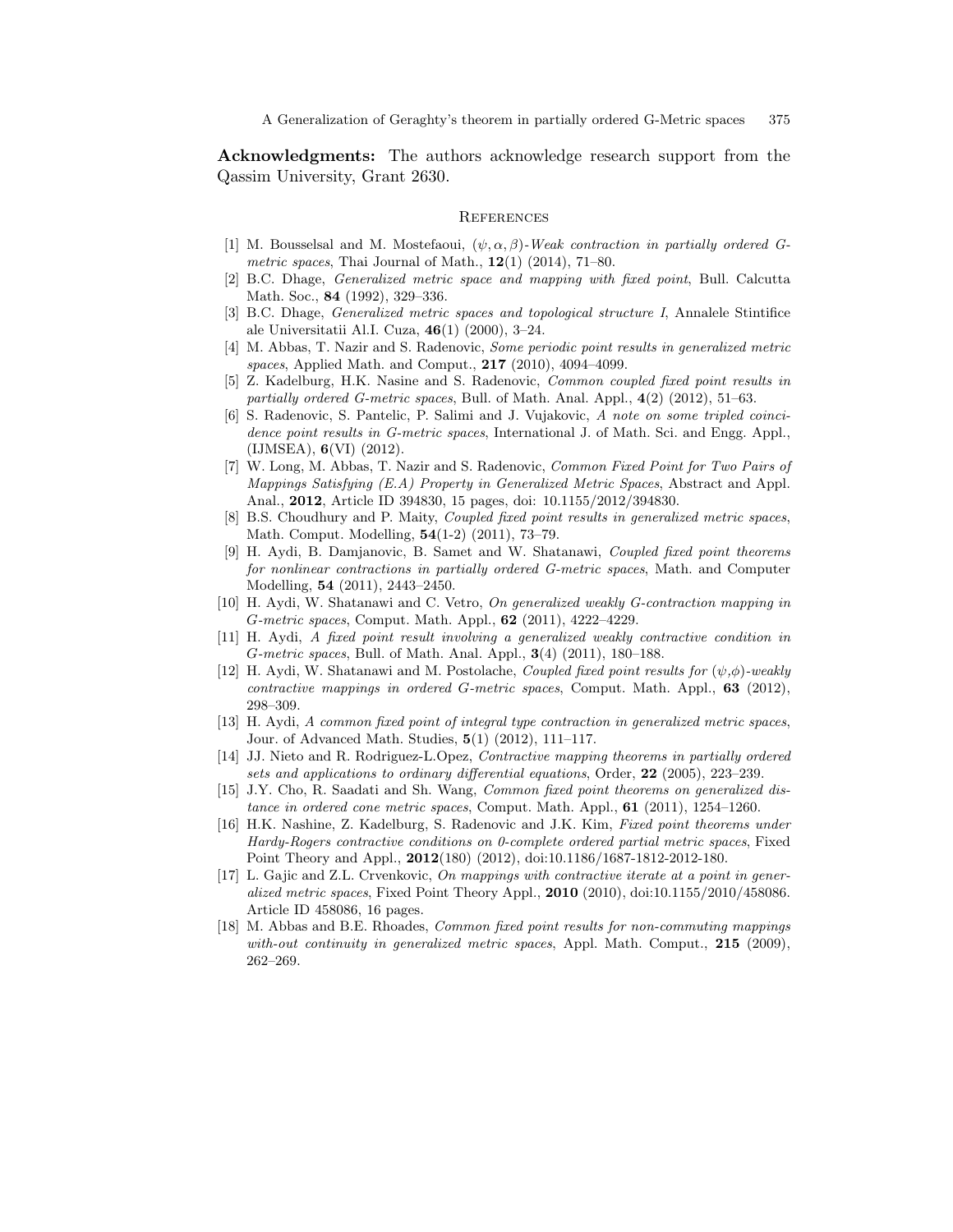- 376 Zeid I. AL-Muhiameed, M. Bousselsal, M. Laid Kadri and Sidi Hamidou Jah
- [19] M. Abbas, A.R. Khan and T. Nazir, Coupled common fixed point results in two generalized metric spaces, Appl. Math. Comput., 217 (2011), 6328–6336.
- [20] M. Eshaghi Gordji, M. Ramezani, Y.J. Cho and S. Pirbavafa, A generalization of Geraghty's theorem in partially ordered metric space and application to ordinary differential equations, Fixed Point Theory and Appl., 2012(74) (2012), doi:10.1186/1687-1812- 2012-74.
- [21] M. Geraghty, On contractive mappings, Proc. Amer. Math. Soc., 40 (1973), 604–608.
- [22] NV, Luong and NX, Thuan, Coupled fixed point in partially ordered metric spaces and applications, Nonlinear Anal. TMA., 74 (2011), 983–992. doi:10.1016/j.na.2010.09.055.
- [23] R. Saadati, S.M. Vaezpour and Lj.B. Ciric, Generalized distance and some common fixed point theorems, J. Comput. Anal. Appl.,  $12(1A)$  (2010), 157–162.
- [24] R. Saadati, S.M. Vaezpour, P. Vetro and B.E. Rhoades, Fixed point theorems in generalized partially ordered G-metric spaces, Math. Comput. Modelling, 52 (2010), 797–801.
- [25] S. Gahler, 2-Metrische Raume and ihre Topologische Struktur, Math. Nachr., 26 (1963), 115–148.
- [26] S. Gahler, Zur Geometric 2-Metrische Raume, Rev. Roumaine Math. Pures Appl., 11 (1966), 665–667.
- [27] T.G. Bhaskar and V. Lakshmikantham, Fixed point theorems in partially ordered metric spaces and applications, Nonlinear Anal. TMA., 65 (2006), 1379–1393.
- [28] V. Lakshmikantham and Lj. Ciric, Coupled fixed point theorems for nonlinear contractions in partially ordered metric spaces, Nonlinear Anal. TMA., 70 (2009), 4341–4349.
- [29] W. Shatanawi, Coupled fixed point theorems in generalized metric spaces, Hacet. J. Math. Stat., 40 (2011), 441–447.
- [30] W. Shatanawi, Fixed point theory for contractive mappings satisfying φ-maps in Gmetric spaces, Fixed Point Theory and Appl., 2010 (2010), Article ID 181650, 9 pages.
- [31] Z. Mustafa, A new structure for generalized metric spaces with applications to fixed point theory, Ph.D. Thesis, The University of Newcastle, Callaghan, Australia, (2005).
- [32] Z. Mustafa and B. Sims, A new approach to generalized metric spaces, J. Nonlinear Convex Anal., 7 (2006), 289–297.
- [33] Z. Mustafa and B. Sims, Some remarks concerning D-metric spaces, in: Proc. Int. Conf. on Fixed Point Theory and Appl., Valencia, Spain, July 2003, pp. 189-198.
- [34] Z. Mustafa and B. Sims, Fixed point theorems for contractive mappings in complete G-metric spaces, Fixed Point Theory and Appl., 2009 (2009), Article ID 917175, 10 pages.
- [35] Z. Mustafa, H. Obiedat and F. Awawdeh, Some fixed point theorem for mapping on complete G-metric spaces, Fixed Point Theory and Appl., 2008 (2008), Article ID 189870, 12 pages.
- [36] Z. Mustafa, W. Shatanawi and M. Bataineh, Existence of fixed point results in G-metric spaces, Int. J. Math. Math. Sci., 2009 (2009), Article ID 283028, 10 pages.
- [37] M. Bousselsal and Z. Mostefaoui,  $(\psi, \alpha, \beta)$ -weak contraction in partially ordered Gmetric spaces, Accepted in Thai Journal of Math.
- [38] R. Agarwal and E. Karapinar, Remaks on some coupled fixed point theorems in G−metric spaces, Fixed Point Theory and Appl., 2013(2).
- [39] N. Tahat, H. Aydi, E. Karapinar and W. Shatanawi, Common fixed points for singlevalued and multi-valued maps satisfying a generalized contraction in G−metric spaces, Fixed Point Theory Appl., 2012:48 (2012).
- [40] H. Aydi, E. Karapinar and W. Shatanawi, Tripled fixed point results in Generalized Metric spaces, J. Appl. Math., 2012 Article Id:314279.